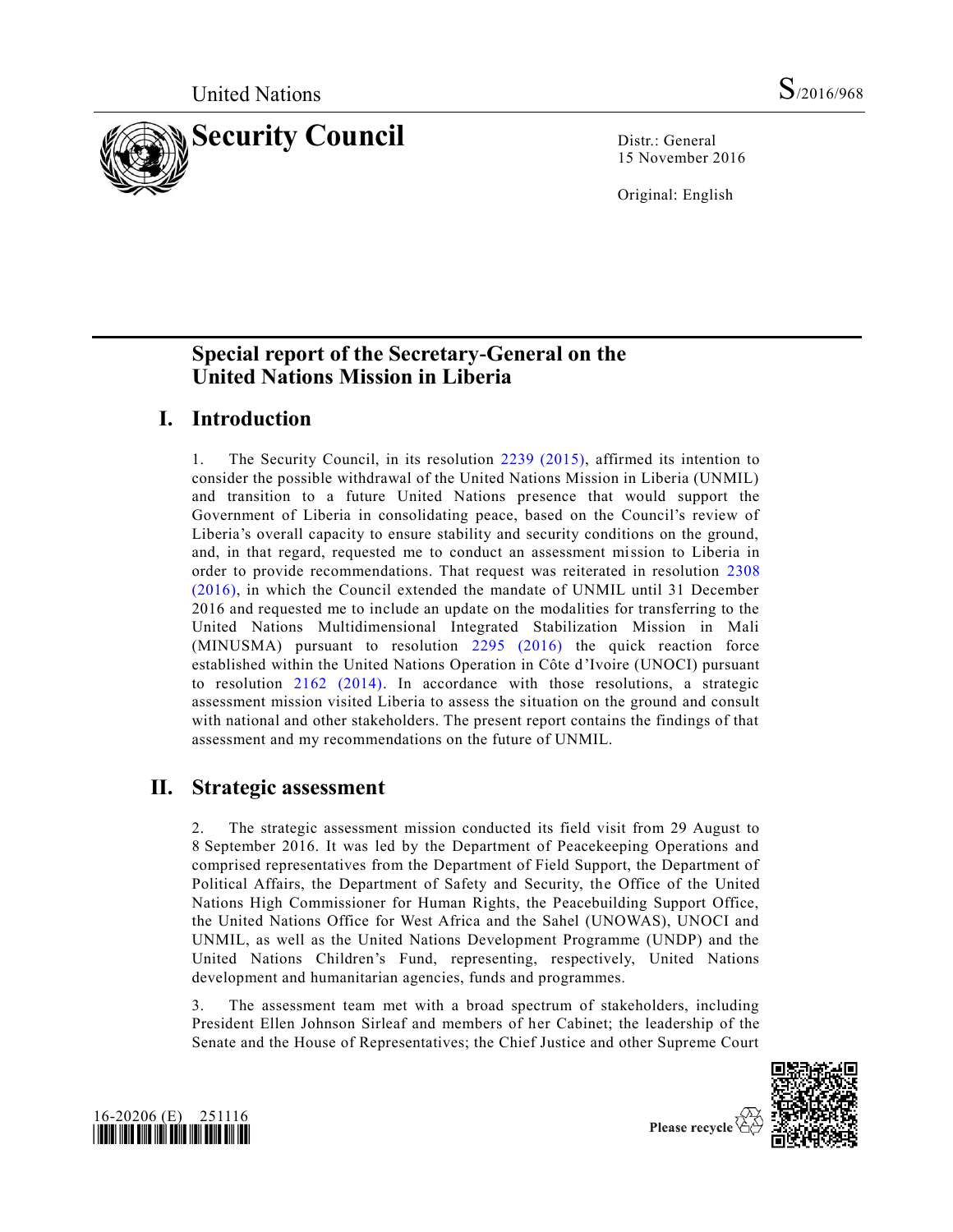justices; senior security officials, including the leadership of the army, police, immigration and corrections services; the national commissions responsible for elections, governance, human rights, law reform, small arms and anti-corruption; integrity institutions; the land task force; political parties; civil society, including women's groups, traditional chiefs and elders, religious leaders, and media managers; representatives of the diplomatic and donor community; the United Nations country team; and UNMIL. The team also visited Bong and Grand Gedeh counties.

## **A. Findings of the strategic assessment**

4. A comprehensive assessment of Liberia must be placed in its historical context, including the legacy of more than a century and a half of constitutionally enshrined exclusion of the vast majority of the population, a quarter of a century of political crisis and 14 years of successive, brutal civil wars that devastated the people of Liberia and destabilized the region. The Liberia to which UNMIL was deployed in October 2003 was a completely failed State in which three warring factions controlled sections of Monrovia and the interior; the public sector had collapsed; the infrastructure lay in ruins; the national police and army had disintegrated into various factions; what remained of the security sector was dominated by a proliferation of agencies created by successive regimes to persecute political opponents and repress citizens; the justice sector had disintegrated; more than a third of the population was displaced; and criminal economic exchange, dominated by the illegal exploitation of natural resources, was thriving.

5. In that context, persisting challenges, including with respect to the security and rule of law sectors, governance and national reconciliation, have been linked to structural issues that predate the conflict, specifically a State designed to serve a minority settler population based in Monrovia. These challenges have been compounded by the continued effects of the 2014 outbreak of the Ebola virus disease, which constrained the limited fiscal space, depriving the Government of resources to pursue its transformation agenda. Consolidating the hard-won peace, therefore, requires sustained, long-term efforts to build institutions that are inclusive, free of corruption and able to provide opportunities for, and services to, all citizens.

6. The present assessment also took into account previous efforts to define an exit strategy for UNMIL, specifically, the 2012 assessment recommending a gradual drawdown of the Mission through mid-2015 commensurate with the development of national security capacity [\(S/2012/230\)](http://undocs.org/S/2012/230), as well as the 2014 strategic review that recommended concluding the security transition by mid-2016 [\(S/2014/598\)](http://undocs.org/S/2014/598).

#### **Political environment**

7. All interlocutors underscored the significance of the October 2017 elections and the democratic transition that will follow in January 2018, which will be the first handover of presidential power following an inclusive and competitive election since Liberia's establishment as a republic in 1847. Given that the President appoints nearly all public officials in the country, it will be seen as a "winner-takesall" contest and it could be highly contentious, as was the case in 2005 and 2011.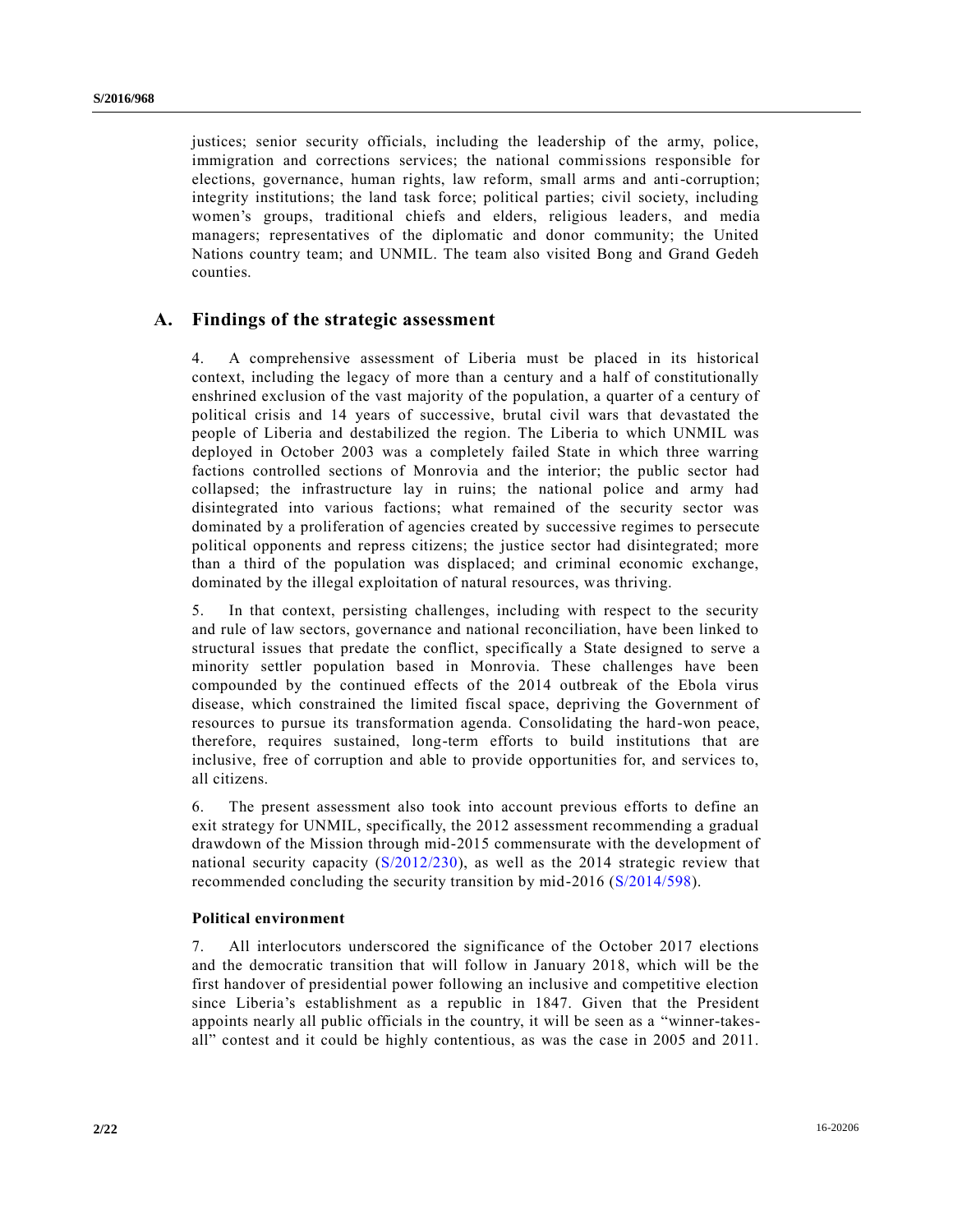There is no clear front-runner to succeed President Johnson Sirleaf, who is supporting the candidature of her Vice President, Joseph Boakai. Additionally, all 73 seats in the House of Representatives will be contested in October 2017. Given that only one electoral round is required for legislative elections, some seats may be decided with slim margins, raising prospects for numerous election-related disputes. A year before the elections, 22 political parties have registered with the National Elections Commission and the political environment is dynamic, with party alliances forming and splintering on the basis of personalities and expediency rather than ideology.

8. The National Elections Commission conveyed to the assessment mission confidence about its readiness to organize and conduct the elections with limited international assistance. However, the Commission faces challenges, including the Government's inability to disburse adequate funding in a timely manner; logistical shortcomings; limited capacity to adjudicate election-related disputes; and persistent questions from some stakeholders about its impartiality. International partners informed the assessment mission that the 2017 elections can and should be a fully nationally owned process, pointing to the capacity the Commission demonstrated by conducting elections in 2011 and 2014 with limited international support. However, those partners also expressed regret that political decisions were taken that undermine the ability of the Government to meet its financial obligations for the electoral process, including the non-inclusion of tax increases on luxury goods in the budget for 2016/17, which could affect the partners' willingness to fill a funding gap estimated at \$25 million. In October 2016, the President approved a nationa l budget of \$600 million, allocating \$20 million for the elections.

9. UNDP is providing technical support for the elections, in accordance with the recommendations in my August 2014 report [\(S/2014/598\)](http://undocs.org/S/2014/598), which followed the National Elections Commission's request for support. In a letter to UNMIL dated 15 September 2016, the Chairman of the Commission called for specific assistance, primarily logistics, which falls broadly within the parameters of electoral assistance for the period from 2015 to 2018 that were approved by my focal point for electoral assistance activities following the 2014 needs assessment mission; it therefore may be addressed in the context of the ongoing UNDP electoral assistance project, resources permitting.

10. Legal provisions that are inconsistent with Liberia's obligations to protect civil and political rights remain in place, however, and have been used to curtail fundamental freedoms. In recent months, the Government has closed or suspended two opposition and independent media outlets, ostensibly for failing to comply with tax and licensing regulations. Members of the political opposition and civil society denounced these actions as an attempt to silence dissenting voices and an independent press, with a view to influencing the elections.

11. Though the President has articulated an ambitious reform agenda, many reforms have yet to show an impact. Greater political will is required to expand democratic space and enhance citizen engagement and to address corruption at all levels of government and society. Impunity for shortcomings in governance has contributed to cynicism, with many interlocutors expressing regret that a narrow elite is benefiting from corruption, nepotism and cronyism, while the vast majority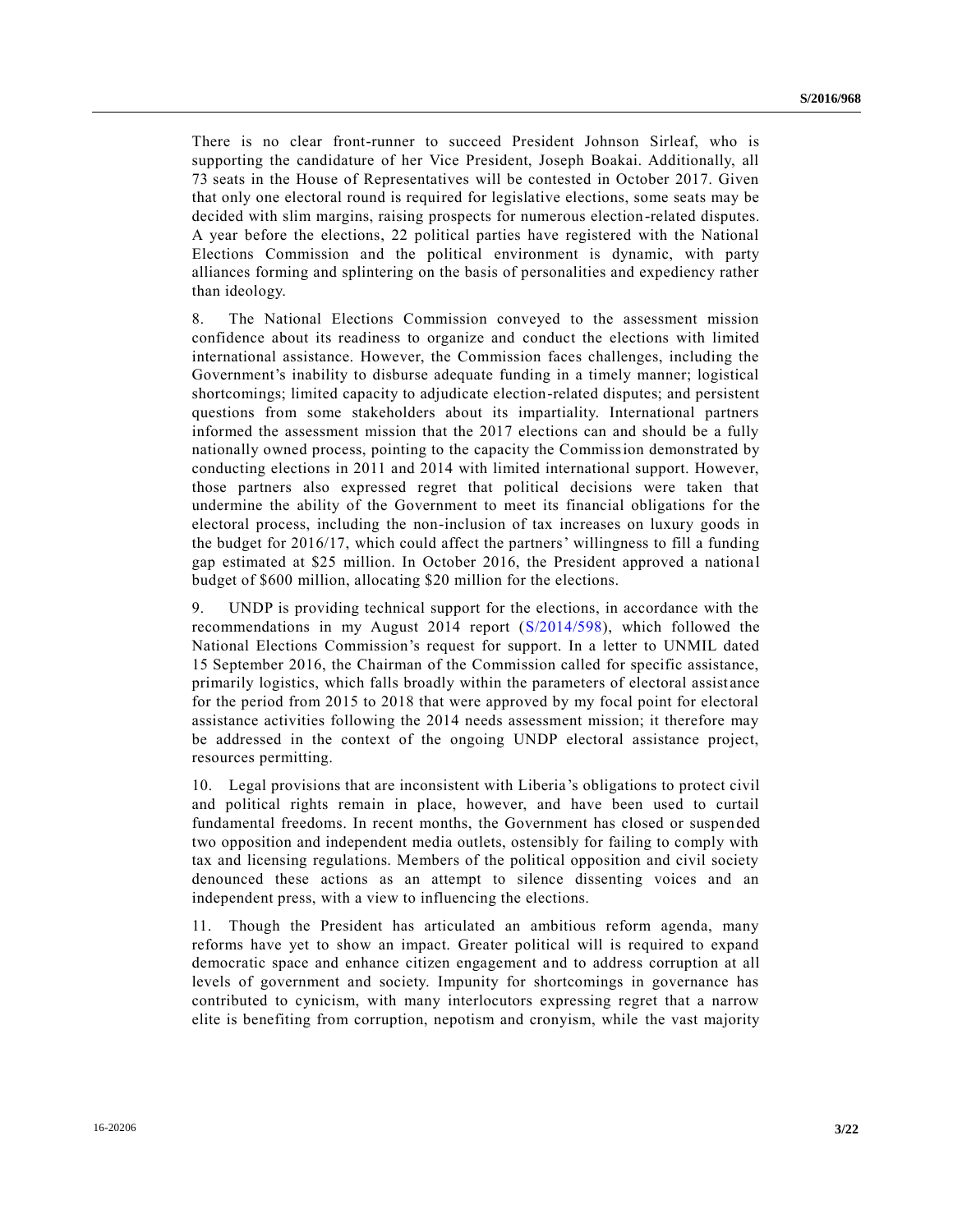has given up on promised peace dividends of basic services, improved livelihoods and a transformed Liberia.

12. Several reforms are pending legislative action, including on domestic violence, land rights, local governance, and equitable participation and representation. Members of the legislative leadership with whom the assessment mission met have committed to expediting the passage of priority legislation. Subsequently, the legislature has adopted the land authority bill and ratified 32 protocols of the Economic Community of West African States (ECOWAS).

13. As found in previous assessments, the root causes of Liberia's conflict remain unaddressed in the absence of meaningful national reconciliation, accountability for human rights violations and abuses, or efforts to develop a shared sense of nation among all Liberians. This has undermined progress in taking forward critical reforms that would broaden political space, develop the security sector and improve governance and rule of law. Many interlocutors expressed the view that, notwithstanding the passage of important legislation during the 11 years under the present Administration, implementation has been slow. As a consequence, many feel marginalized. Members of civil society pointed to poor state-society relations as a risk to sustaining peace, saying that most members of the population believe the Government is unaccountable to them.

14. Relations between the executive branch of the Government and segments of civil society appear to have improved since the strategic review in 2014. However, it was apparent from all interlocutors that efforts by the Government to communicate with or fully engage the people of Liberia have been inadequate, particularly with respect to seeking their input on reform processes or empowering them as citizens. Moreover, despite the creation of several institutions focused on transparency and oversight, the public lacks confidence that the Government is committed to addressing corruption. Several interlocutors expressed the view that the international community should do more to encourage the present Administration to deliver on its promises, including by empowering national institutions to carry out their mandates. In that regard, they called on the United Nations to undertake a serious introspection about its past mistakes in Liberia, with a view to proceeding in the future on the basis of mutual accountability between the Government and the international community.

15. Most interlocutors pointed to an absence of political will as the reason why national reconciliation has stalled. Members of civil society informed the assessment mission that they were unaware of any progress made since the elaboration of a reconciliation road map in 2012. It was observed that, to be effective, reconciliation must be a comprehensive process guided by vision, taking into account aspects such as dialogue, community empowerment and accountability at the appropriate time. Interlocutors also pointed to the actions of the internation al community as contributing to lost momentum, vision and cohesion, starting with the determination, following the publication of the 2009 report of the Truth and Reconciliation Commission, that national reconciliation is a "Liberian problem" and subsequently reducing the highly political process to a series of projects.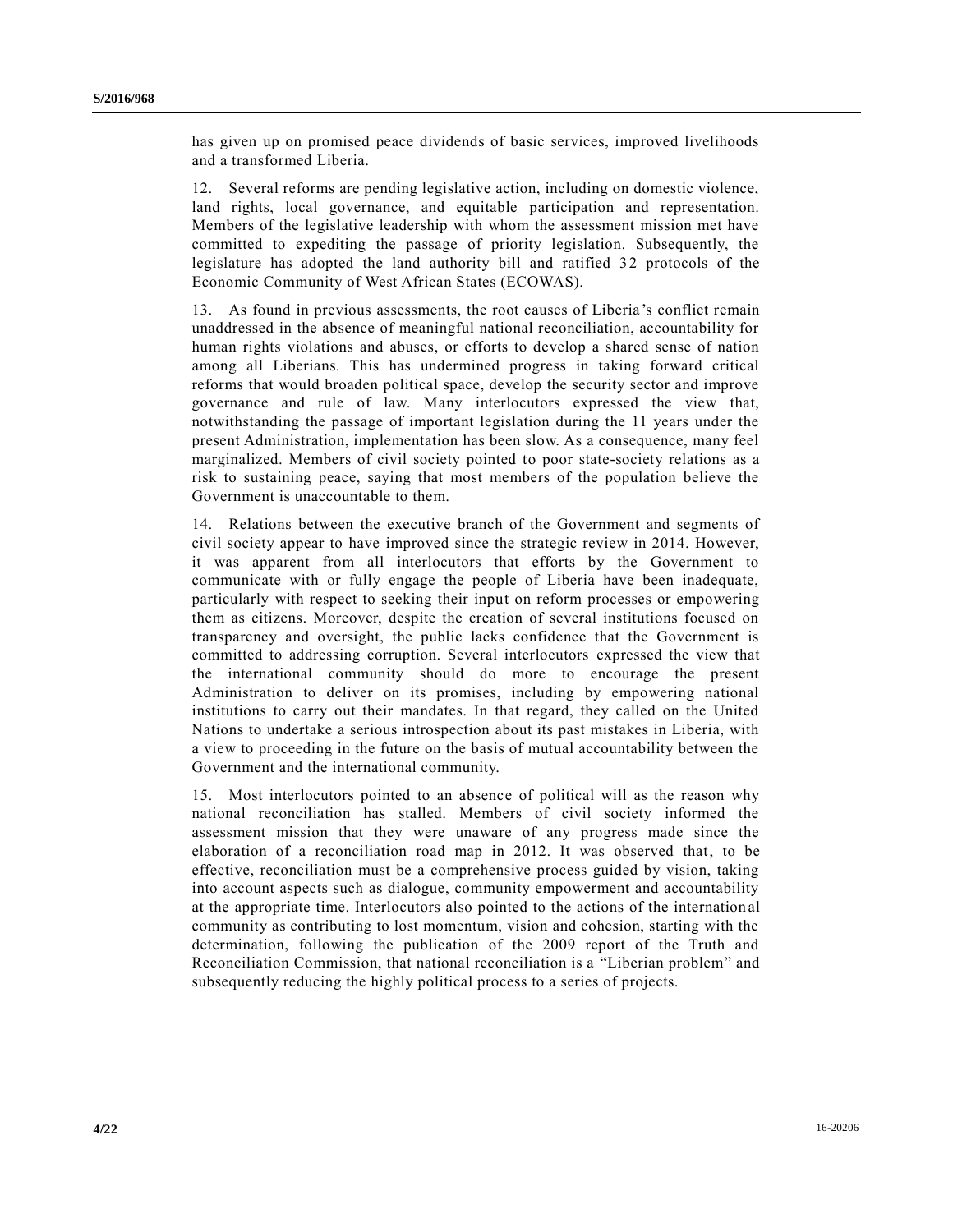#### **Human rights situation**

16. Improvements with respect to human rights include the establishment of a national commission to promote and protect human rights; increased oversight by civil society; and the adoption of important legislation, including legislation criminalizing rape. Remaining shortcomings involving human rights are a risk to sustained stability, in a context of limited political will to take forward national reconciliation and essential reforms, and with security agencies that have yet to earn the trust of the population.

17. There remains almost total impunity for past and present human rights violations and abuses, particularly for sexual and gender-based violence including rape, due to factors such as limited capacity to administer justice, inadequate procedural laws, corruption and a lack of political will to hold perpetrators accountable. In the 1,511 rape cases registered in 2014 and 2015, less than 4 per cent of the alleged perpetrators were convicted; the trend has not improved in 2016. Many alleged perpetrators, even if arrested, are not held accountable under the law because of compromises within communities and families, inadequate investigations, corruption, and weak security and justice sector oversight and accountability mechanisms.

18. Deeply entrenched harmful traditional practices such as female genital mutilation, forcible initiation into secret societies, trial by ordeal and ritualistic killing, which disproportionally affect the most vulnerable, including women and children, have had a negative impact on human rights. Perpetrators are rarely brought to justice. During the 2015 universal periodic review of the Human Rights Council, the Government committed to criminalizing female genital mutilation. However, the pending domestic violence legislation only provides for partial criminalization.

19. The mandate of the Independent National Commission on Human Rights, established in 2010, includes receiving complaints, monitoring and reporting on human rights violations, proposing policy and legislation, promoting human rights education and implementing the recommendations of the Truth and Reconciliation Commission. However, the National Commission faces institutional, operational and governance challenges, including limited field presence and poor management of its annual budget of less than \$1.2 million, which constrain its ability to perform its statutory oversight role and to undertake monitoring, public reporting and advocacy on human rights issues. Newly appointed commissioners assumed office in May 2016, which should give new impetus to the work of the National Commission.

20. While civil society continues to increase its activism, many organizations have limited capacity to monitor and report on human rights violations or to undertake advocacy. Many organizations are concentrated in Monrovia and some are reluctant to engage with sensitive issues such as impunity and harmful traditional practices. A forum bringing together human rights actors could help enhance coordination and information-sharing.

21. The Government has adopted human rights policies and plans and included human rights in its development strategy. However, more efforts are required for the implementation of those policies and plans, as well as for international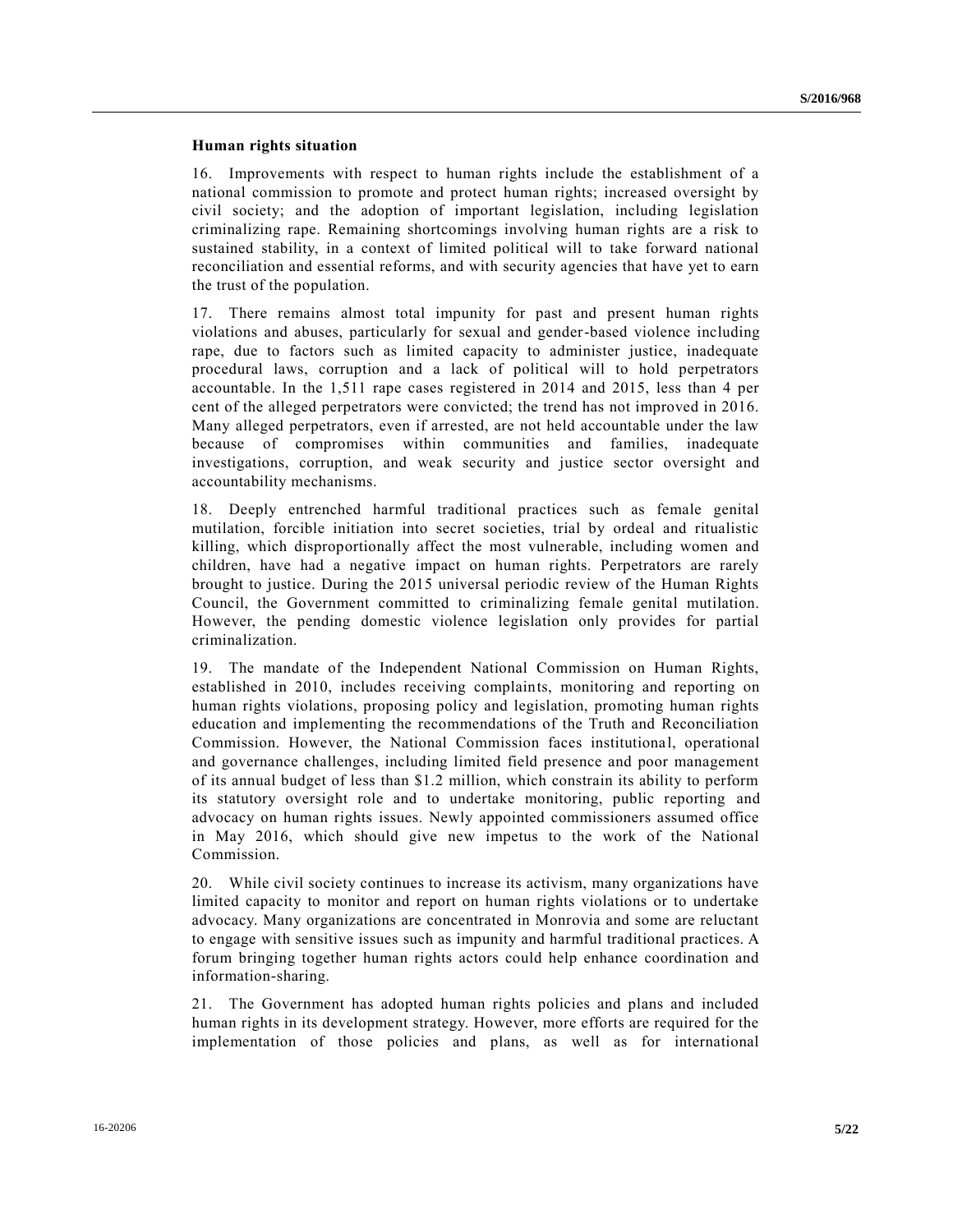commitments and reporting thereon. Liberia has ratified several international human rights treaties, is party to seven core human rights instruments, participates in the universal periodic review process and has extended a standing invitation to the special procedures of the Human Rights Council.

#### **Security situation**

22. The security situation has remained stable since the completion of the handover of UNMIL security responsibilities to Liberian authorities on 30 June 2016. There has not been any incident requiring the armed intervention of UNMIL in 2016.

23. Liberia has not faced a military threat for several years. However, risks are posed by civil unrest and mob violence, which ignite quickly and could escalate beyond the response capability of national security institutions, particularly if there are simultaneous incidents. Latent threats could exacerbate those risks, many of which led to the civil war, including ethnic and regional tensions, land disputes, economic inequality, and competition over natural resources, particularly in concession areas. Violent crime, unregulated small arms, and cross-border trafficking in drugs, persons and weapons also present risks. Notwithstanding the assessment by the Liberia National Police of a low-to-medium risk of electionrelated violence, several interlocutors expressed concern about the large population of unemployed, unskilled youth who have nothing to lose by displaying antisocial behaviour and are vulnerable to manipulation by potential spoilers during the electoral period.

### **Capacity of national institutions to maintain stability**

24. All interlocutors identified resource constraints as the biggest challenge facing the national security services; as a consequence, there are insufficient personnel, logistics and transport for timely response to security incidents, particularly in remote areas. Nearly 90 per cent of allocations for the security agencies are for salaries and recurrent costs, leaving little for operational and development-related expenditure or for reaching personnel targets. According to an adviser of the President, Liberian security agencies have achieved 70 per cent operational effectiveness, the gap of 30 per cent being attributable to the need for logistics and continued training.

25. Security sector governance based on civilian oversight and human security has improved. A national security strategy developed in 2008 is under review. The legal framework for the security sector is being established, including the enactment of legislation on the control of firearms and ammunition. On 4 October 2016, the President approved legislation for the police and immigration services that provides for the establishment of civilian complaint and policy management boards and other oversight and accountability mechanisms. There have also been advances in decentralizing services, including the deployment of security personnel outside of Monrovia and the establishment of county and district security councils. Ninety-five per cent of weapons held by security personnel have been marked and registered by the Liberia National Commission on Small Arms. Implementing the legislative framework and continuing to develop the security services will require more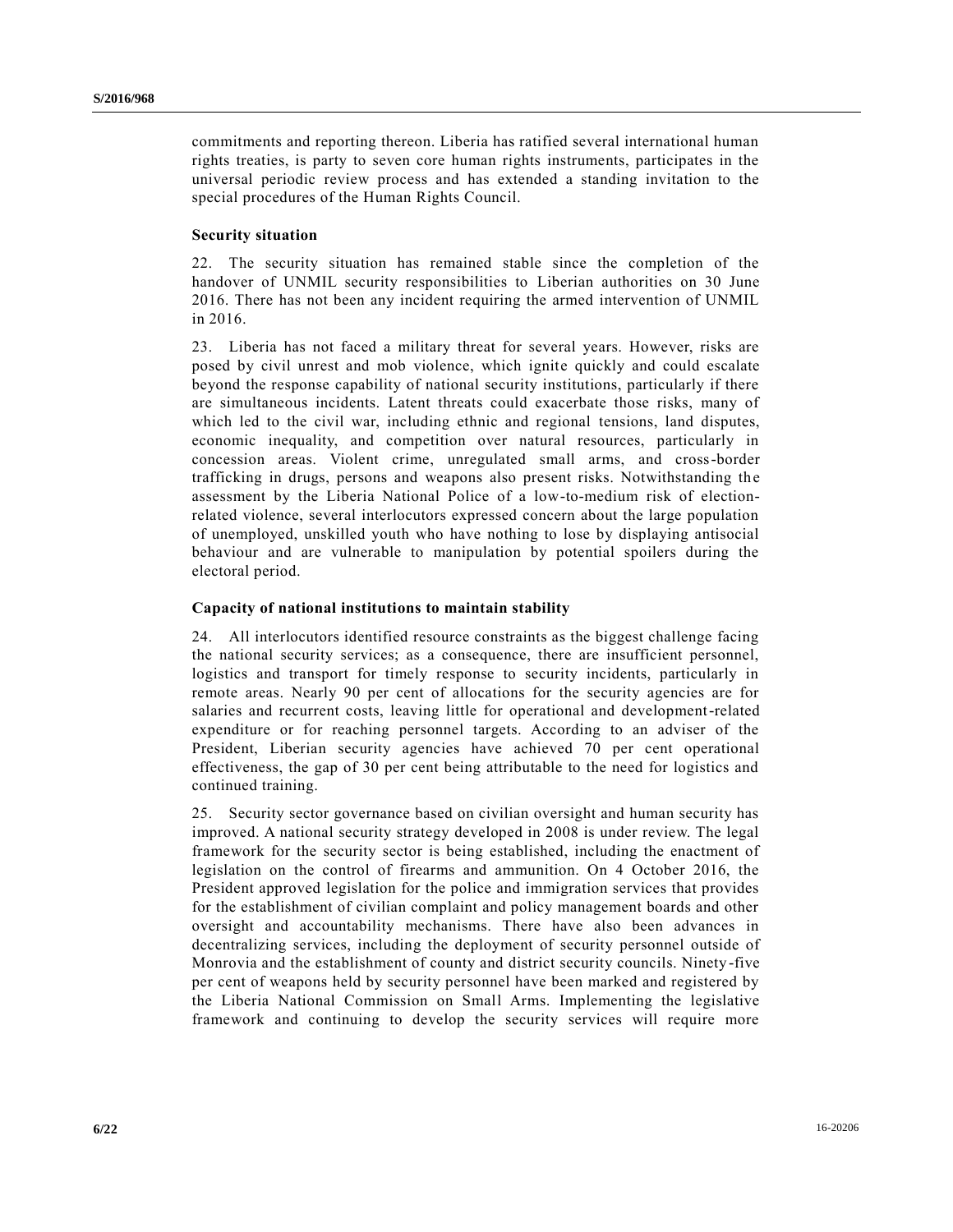investment; allocations for all agencies marginally increased in the budget for 2016/17.

26. The lack of sustained effort to instil a culture of accountability, respect for the rule of law, and human rights has had a negative impact on progress in a number of areas, including with respect to addressing systemic weaknesses in the security, justice and corrections sectors. This has had an impact on the ability of national institutions to protect the population and maintain stability, which requires that the entire criminal justice chain operate effectively, in a coordinated manner and in accordance with international human rights standards. Triggers of public disorder include resentment linked to shortcomings in governance, including perceptions about pervasive corruption, while limited access to justice undermines gains by the security sector. Members of civil society expressed regret about the slow progression of legislation aimed at enhancing civilian oversight of the security sector and allowing for more holistic coordination, noting that existing oversight and accountability mechanisms are inadequate to address human rights violations, as well as violations involving lack of discipline, committed by security personnel, though some have faced criminal charges for alleged indiscipline.

27. At the same time, many interlocutors noted that lack of confidence and poor perceptions were attributable, to some extent, to a lack of public awareness about the considerable advances achieved by security actors.

#### *Armed Forces of Liberia*

28. The Armed Forces of Liberia, which comprises 2,236 personnel, 4 per cent of whom are women, has primary responsibility for defending the country against external aggression and insurgency. There are constitutional limits on its role in internal security set out in article 85 of the Constitution and the 2008 National Defense Act of Liberia.

29. In August 2016, the United States of America concluded its training and mentoring programme for the Armed Forces of Liberia, considering the task of creating a professional and credible army to have been successfully completed. The United States still provides support for strengthening defence institutions, professional development, maritime security, engineering support and medical readiness. ECOWAS is also mentoring the Armed Forces of Liberia. The army is well trained and equipped, but lacks experience, having been newly established in 2006. Negative perceptions remain, although the army comprises mostly new recruits who were vetted by the United States and are not associated with the Armed Forces of Liberia that was a party to the civil war. The army has taken steps to ensure that it represents the entire country and to demonstrate that it is a "force for good".

30. The army faces operational challenges due to insufficient funding, which hampers its ability to deploy quickly or sustain operations outside of Monrovia. Notwithstanding those challenges, the army continues to engage in joint training and exercises with the Liberia National Police and other security agencies.

31. The coastguard has 50 personnel and the capacity to patrol up to 150 nautical miles from Monrovia. It has a limited operational role because it lacks personnel.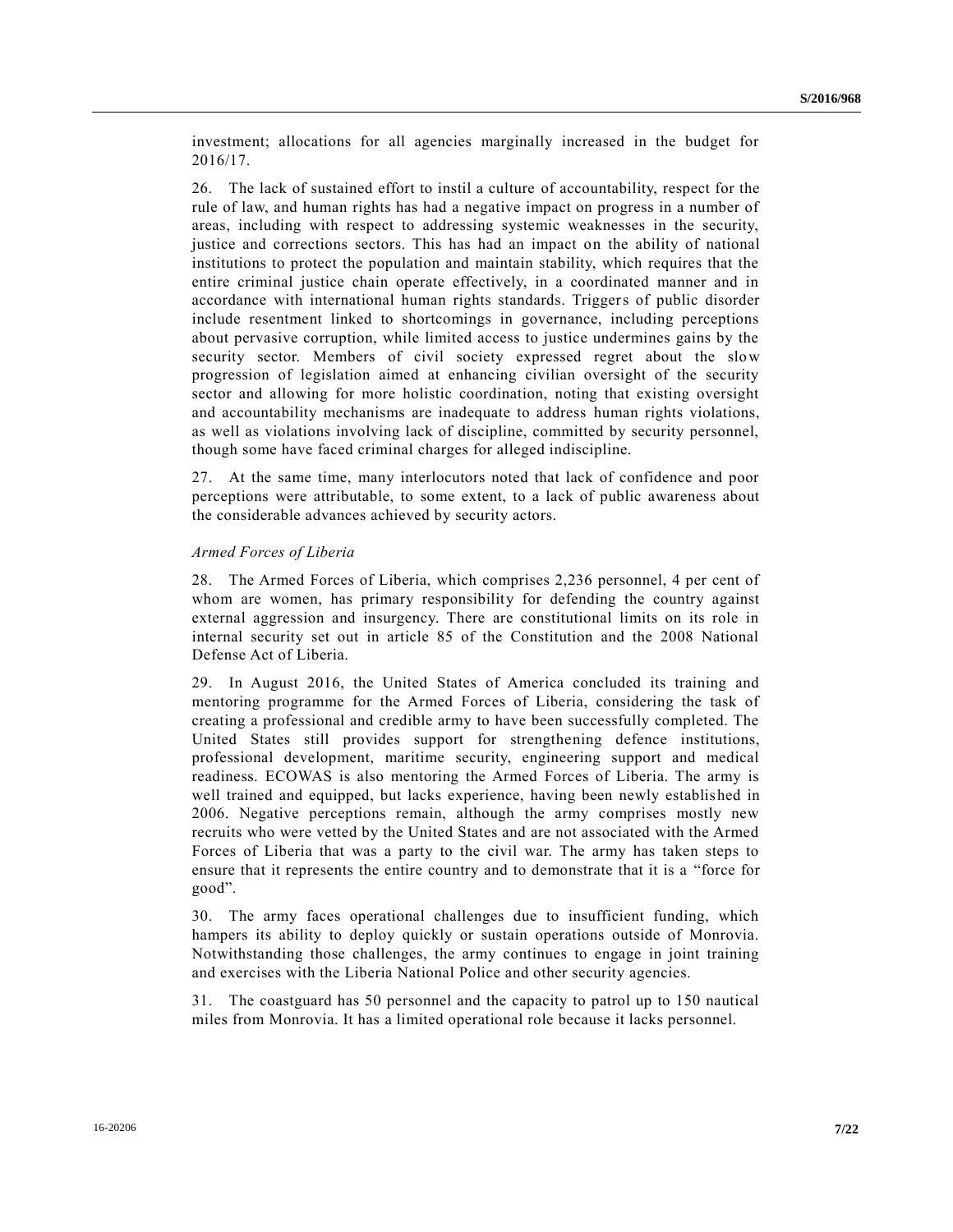32. In both the army and the coastguard, attrition is high and discipline has been an issue. Development is constrained by limited opportunities and resources to conduct the exercises required to sustain training and develop skills.

#### *Liberia National Police*

33. The Liberia National Police continue to develop and decentralize. It currently comprises 5,101 personnel, including 950 females; it has a target of 8,000 personnel. Twenty-four per cent of police officers are deployed outside of Monrovia, and professional standards personnel are based in each of the five regions. The police service includes a partially armed Police Support Unit, comprised of 1,548 officers, 408 of whom are deployed outside of Monrovia, as well as a fully armed Emergency Response Unit, comprised of 371 officers, 53 of whom are assigned outside of Monrovia. The United States and UNMIL are the primary partners of these specialized units.

34. In the budget for 2015/16, \$14.2 million covered salaries and \$1.7 million covered operations. As a consequence, the national police lack sufficient mobility, communications, uniforms, computers and generators, which undermines operational performance. The late or partial payment of salaries also has had a destabilizing effect. However, the police have demonstrated improved planning and implementation of crowd control and public order management at public events, though there is inconsistency in practical application.

35. The police training academy provides recruit and in-service training. Due to budgetary constraints and a change in recruitment policy, priority is being given to enhancing the capacity of existing officers, rather than training additional officers. The assessment team was informed by the then-Inspector General of a need for training in human rights and for developing capacities in specialized areas, particularly forensics and pathology.

36. Efforts are under way to enhance engagement between communities and the police, including by building partnerships with community leaders and civil society. The Liberia National Police have elaborated a policy and a plan to enhance community policing, and efforts are under way to integrate these into ongoing activities, in order to build trust and confidence. The UNMIL budget for 2016/17 includes a project that will support the expansion of community policing.

#### *Bureau of Immigration and Naturalization*

37. The Bureau of Immigration and Naturalization manages and controls borders and enforces the Aliens and Nationality Law. It comprises 2,596 personnel, including 751 women. Thirty per cent of the Bureau's commanders are women, and its Commissioner informed the assessment mission of efforts to achieve gender parity at all levels. With strong leadership, the Bureau has advanced internal reforms and decentralization of services, despite lacking sufficient mobility, communication and infrastructure to sustain deployments at border posts. Though the Bureau is a source of revenue for the Government, its allocations and salary scale are not on a par with those of other security agencies.

38. An immigration training academy that is being constructed in Foya, in Lofa County, will have a capacity to train 1,000 officers per year if it receives the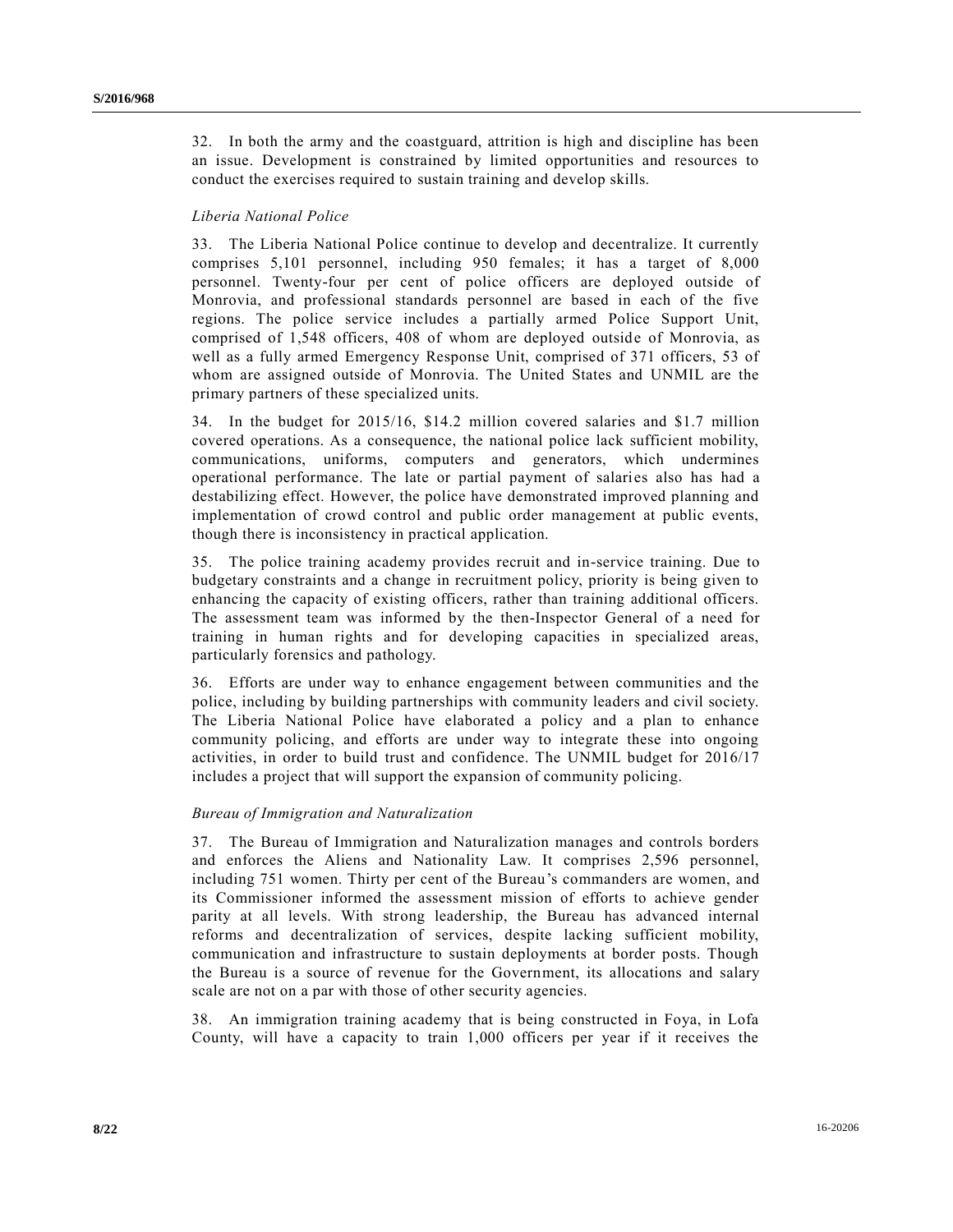required funding. UNMIL continues to provide high-level advice, mentoring and support activities for the Bureau, primarily through immigration officers from various African countries, and the Commissioner has welcomed that as a constructive approach that should be regarded as good practice.

39. The Bureau engages effectively with other security services, particularly the Liberia National Police, and also works closely with local communities. Inter-agency cooperation, community engagement and early warning systems have been strengthened through joint border security and confidence-building units, security councils at the county and district levels and community watch forums, as well as through sensitization and outreach programmes.

#### *Justice and corrections*

40. Some progress has been made in rebuilding the justice system, which disintegrated during the civil war. There are magisterial and circuit courts in all 15 counties of Liberia, processes for vetting and training judges and systems for tracking cases and disseminating laws. The legal framework governing the justice system has been improved, including by the adoption of laws to expand the jurisdiction of magisterial courts, reduce case backlogs, define court fees and fines and redefine rape. However, there is a need to update many laws and to ensure that judicial personnel have access to those laws. Access to justice remains extremely limited, particularly outside of Monrovia, notwithstanding the establishment of three justice and security hubs. Only two prosecutors and two public defenders have been appointed to each circuit court; the assessment mission's interlocutors stressed the critical linkage between public defenders and effective policing. Cases are processed with significant delays, if they are processed at all, while oversight and accountability of rule of law institutions are limited.

41. Prisons are operational in all counties except Grand Kru, though only the prisons in Monrovia and Zwedru are secured by armed personnel, from the Police Support Unit. The Bureau of Corrections and Rehabilitation, which comprises 496 personnel, including 111 women, is unarmed. Pretrial detainees account for 63 per cent of the national prison population; many of those detainees languish in overcrowded prisons.

#### **Humanitarian situation**

42. When the Government of Côte d'Ivoire closed the border as a preventive measure during the Ebola outbreak in August 2014, an estimated 38,000 Ivorian refugees remained in Liberia. The Office of the United Nations High Commissioner for Refugees (UNHCR) resumed the facilitation of voluntary repatriation on 18 December 2015, through humanitarian corridors. The process was suspended in September 2016 until the end of the rainy season, due to poor road conditions. UNHCR plans to facilitate the voluntary repatriation of 25,000 refugees by the end of 2016; as at 1 November 2016, 19,426 refugees were repatriated. Those refugees wishing to remain in Liberia will be locally integrated. Most refugees have expressed their intention to return home but have also expressed concerns about security in areas of return, lack of access to basic services and fear of foreigners occupying their land. Given the physical protection provided by the UNOCI force for the return process, the drawdown of the UNOCI troops has had an impact on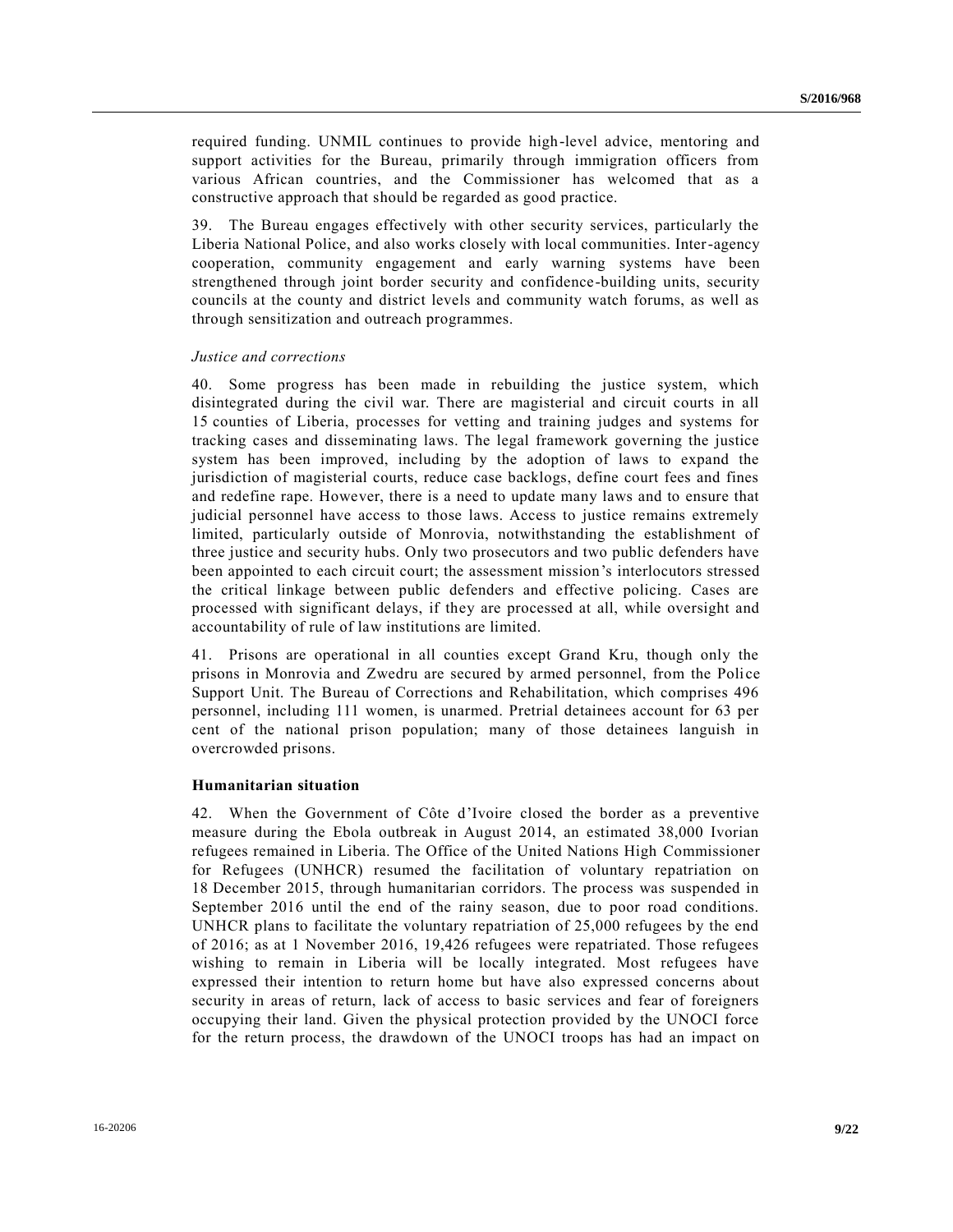perceptions about safety. The Ivorian authorities have been making efforts to encourage refugees to return, including a visit to refugee camps in Liberia by the Minister of Solidarity, Social Cohesion and Victim Compensation of Côte d'Ivoire in May 2016.

43. Prior to the Ebola outbreak, humanitarian response had been transitioning to a development agenda. There has since been limited donor support for post-Ebola recovery, including for rebuilding the devastated health sector or protecting survivors. Human development indicators remain low due to limited livelihood opportunities, youth unemployment, female vulnerability, demographic expansion and food insecurity. Access to basic services is limited, particularly in rural areas. Consequently, Liberian households have little resilience.

44. Disaster risk reduction strategies could have a preventive impact. The national disaster management agency of Liberia, established in July 2016 for disaster preparedness and response, will require external support to execute its mandate. In 2016, the World Bank approved a \$10 million grant to improve social safety nets.

#### **Border assessment and regional issues**

45. The Liberia-Côte d'Ivoire border area has remained stable since the assessment conducted in February 2016, details of which are provided in my special report on UNOCI [\(S/2016/297\)](http://undocs.org/S/2016/297), subsequent to which UNMIL troops were withdrawn from the border. On 8 September 2016, the Government of Côte d'Ivoire reopened the border, which had been closed since August 2014 due to the Ebola outbreak.

46. The Liberia National Police and the Bureau of Immigration and Naturalization have increased their presence in the border area and, together with local government authorities, have effectively managed border-related challenges such as conflict between communities and foreign farmers illegally encroaching on land in Grand Gedeh and River Gee counties. However, insufficient personnel, logistics and mobility continue to present challenges. The Armed Forces of Liberia deployed a small detachment to Zwedru but is not involved in routine border management or security operations.

47. Past claims regarding the presence of former Ivorian combatants in border areas have been overstated, though some estimate that 2,000 of those combatants could be present in Liberia, which could have an impact on perceptions about stability. The security environment is also affected by distrust between communities and security forces in south-western Côte d'Ivoire. However, those challenges are localized and pose no direct threat to Liberia's stability.

48. A quadripartite meeting bringing together the commanders of the Liberian and Ivorian armies with the force commanders of UNMIL and UNOCI was held in Grand Bassam in March 2016; since then, the two missions have been supporting the development of a joint operations plan for common border security exercises. While there are plans to initiate joint operations before the Ivorian legislative elections, operations could be affected by poor roads in the south-east of Liberia and resource constraints facing Liberian security personnel.

49. The United Nations system is also supporting various initiatives focused on enhancing conditions in the border area. These are aimed at improving food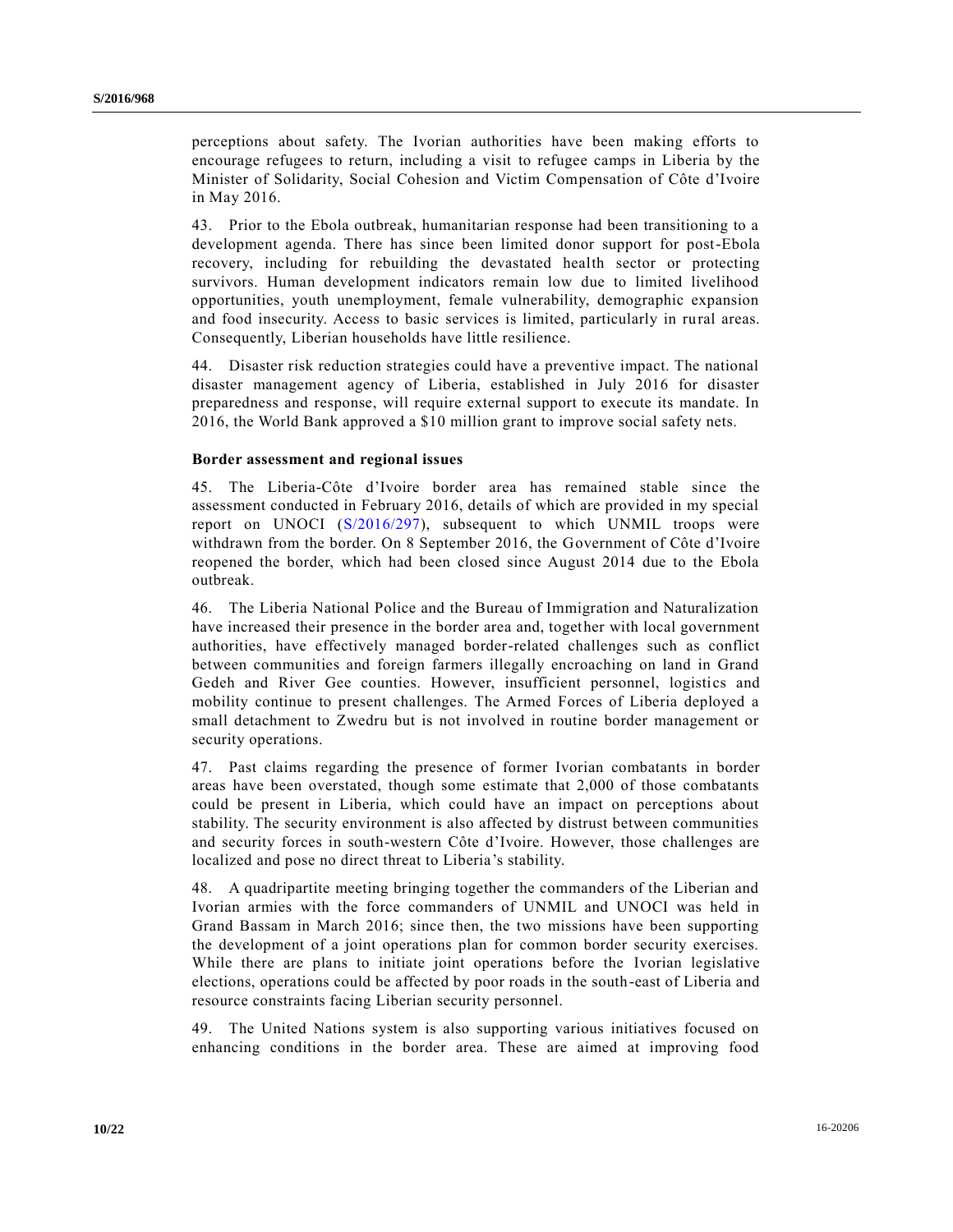security, livelihoods, physical security, cross-border social cohesion, border surveillance and security service delivery and at increasing public confidence in security providers.

50. Liberia does not face any threat from its neighbouring countries; it is considered improbable that the dynamics within Côte d'Ivoire, Guinea or Sierra Leone will have an impact on Liberia's stability. UNOCI and UNMIL continue to support the reactivation of joint border security and confidence-building units, a component of the strategy for cross-border security in the Mano River Union bringing together actors from security, administration and civil society. Despite inadequate investment from member States, these units have achieved considerable success, including by facilitating communication and coordination throughout the Ebola outbreak. With political and financial support, the planned 22 units along the borders of the Mano River Union countries could play a significant role in diffusing tension and addressing threats.

### **B. Recommendations of the strategic assessment**

51. Notwithstanding the prevailing stability and the considerable progress made by national security institutions, a continued period of testing national capacity to maintain stability independently of the peacekeeping operation would be important, particularly in the context of the 2017 elections. Liberia should therefore remain on the Security Council's agenda under Chapter VII of the Charter of the United Nations until 30 June 2018, with a United Nations mission implementing a mandate focused on the tasks most essential for consolidating peace, specifically: (a) good offices and political support; (b) in extremis logistical support for the 2017 elections; (c) human rights; (d) security sector reform; (e) support for the rule of law; and (f) in extremis support for Liberian security agencies in protecting civilians.

52. To enhance mutual accountability between the Government and the international community, UNMIL, working closely with other partners, should elaborate a compact detailing shared expectations on which future support will be conditioned.

53. My Special Representative will focus on conflict prevention in the context of the electoral process and through the democratic transition, while continuing to facilitate nationally owned processes such as national reconciliation and constitutional and institutional reforms and addressing political blockages to human rights and governance reforms, particularly with respect to land and governance. An essential element of political support would be promoting more effective communication between the Government and the people of Liberia; UNMIL Radio, which reaches all 15 counties in the country and 90 per cent of the population, has a critical role to play in that regard.

54. Within existing capabilities, the Mission could be mandated to fill, only on an emergency basis, elections-related logistical gaps, particularly with respect to accessing remote areas. Such in extremis assistance should not be factored into national plans for conducting the elections.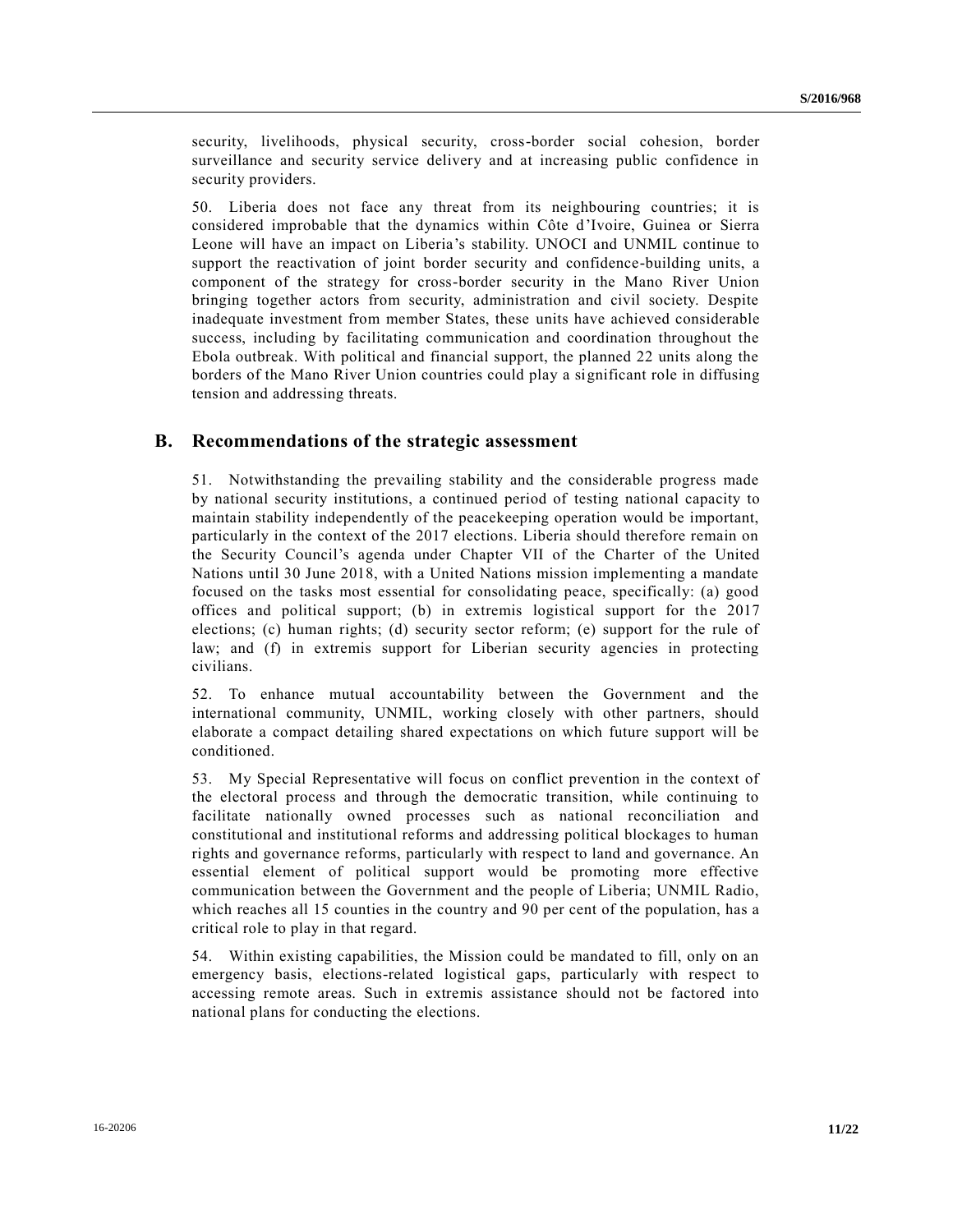55. The United Nations should retain a strong human rights presence focused on supporting the national reconciliation process, a critical component of which must be accountability for past and current human rights violations and abuses while engaging in monitoring, reporting and early warning activities, particularly in the electoral context. It would also be important to support the development of national capacity to promote, protect and advocate human rights, with an emphasis on ensuring human rights compliance within the security sector; preventative, punitive and protective measures to address sexual and gender-based violence; addressing harmful traditional practices; and enhancing the protection of children.

56. With respect to security sector reform, the United Nations should prioritize good offices and strategic advice, with an emphasis on areas that are not advancing due to political blockages. The Mission should provide strategic-level mentoring of the national security services, including in their electoral security planning and preparations, and should support the Government in priority areas such as reviewing the national security strategy, decentralizing security services, establishing oversight and accountability mechanisms, updating the public expenditure review, tracking small arms and light weapons and bringing about public safety reform.

57. The Mission should also prioritize good offices and strategic engagement in its support for rule of law, focusing on working with national stakeholders to develop and implement strategic reform plans and policies, on enhancing national oversight and accountability mechanisms, including anti-corruption efforts, and on addressing prolonged pretrial detention, advancing critical reform legislation and addressing election-related litigation.

58. With the assumption by the Government of full responsibility for security as at 30 June 2016, the operational security role of UNMIL or its successor should remain in extremis support for Liberian security agencies in protecting civilians in the event of a deterioration that could risk a strategic reversal of stability in the country, taking into account its capabilities and areas of deployment.

59. Consistent with the recommendations of the strategic review of Côte d'Ivoire conducted in February 2016, the two missions and respective United Nations country teams, in collaboration with regional partners, should continue their inter-mission cooperation and facilitation of bilateral cooperation with respect to border stabilization, which should be handed over to national and regional stakeholders, with the missions playing an advisory role for the duration of their respective deployments.

# **III. Proposed adjustments to the United Nations Mission in Liberia**

60. All of the assessment mission's interlocutors agreed that it is inevitable that UNMIL should withdraw; however, there were divergent views regarding timing. Most interlocutors, including the President, were of the view that the Mission provides a security guarantee and has a deterrent effect that would be essential during the electoral period and provides a moral authority that would bring legitimacy to the electoral outcomes. Others were adamant that the presence of UNMIL undermines confidence in the ability of national institutions to perform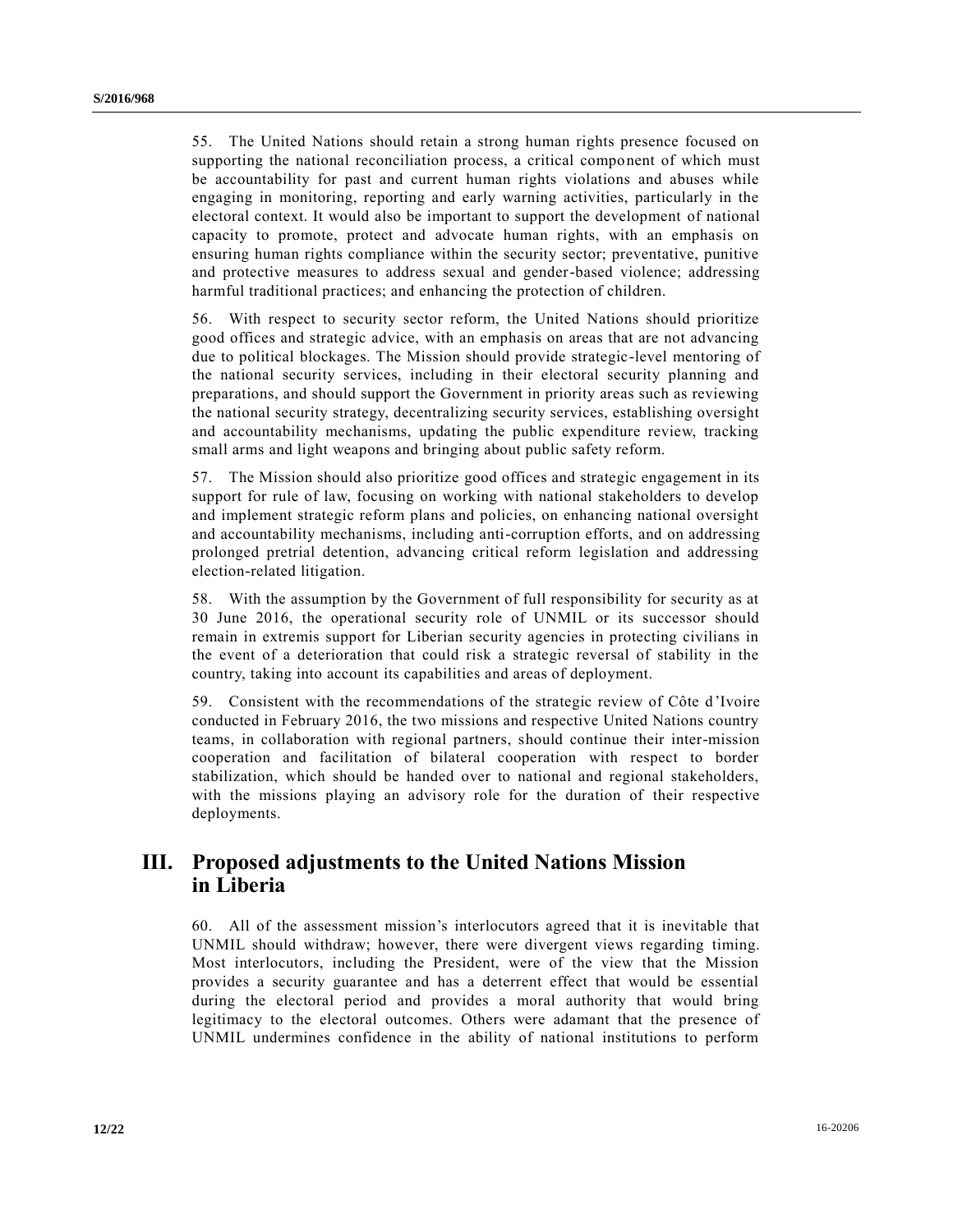their responsibilities of protecting the population and ensuring security in the country, while providing a disincentive for sustained national efforts in critical areas, and that therefore the Mission should depart.

## **A. Current configuration of the United Nations Mission in Liberia**

#### **Military component**

61. UNMIL has been progressively drawing down since 2006, reducing the authorized strength of its military personnel from the peak of 15,250, to the current strength of 1,240 by 30 June 2016. The Force, which is consolidated in Monrovia, comprises one battalion (700 troops) and related enablers, specifically, five military helicopters (160 personnel), a level II plus hospital (87 personnel), transport (44 personnel), engineers (80 personnel) and a support company (55 personnel), in addition to 14 military police, 40 staff officers and 60 military observers.

#### *Quick reaction force*

62. The quick reaction force established in UNOCI pursuant to Security Council resolution [2162 \(2014\)](http://undocs.org/S/RES/2162(2014)) will continue to provide over-the-horizon support for Liberia, including after its transfer to MINUSMA, in keeping with Council resolution [2295 \(2016\).](http://undocs.org/S/RES/2295(2016)) Under all options, the unit would deploy to Liberia in situations risking a strategic reversal of stability, in support of the front-line response of Liberian security institutions. The Mission would retain a Force Commander to assume operational control of the quick reaction force if deployed in Liberia, as well as sufficient mission support capacity to ensure its effective deployment and operations.

63. The unit will be repatriated from UNOCI in February 2017. An advance component of 250 personnel comprising a mechanized company with command and support elements will deploy to MINUSMA by February 2017, while the remainder of the unit, including helicopters, will be refitted and retrained in Senegal before deployment to MINUSMA in May 2017. Only the advance component will be available for operations in Liberia between March and August 2017.

#### **Police component**

64. The police component of UNMIL has been progressively drawing down, from its peak authorized strength of 1,795 to its current authorized strength of 606 personnel, including 226 individual police and immigration officers and 380 officers in three formed police units deployed to Monrovia, Gbarnga and Zwedru.

#### **Civilian component**

65. In accordance with General Assembly resolution [70/278,](http://undocs.org/A/RES/70/278) UNMIL has 1,011 civilian posts, including 560 national, 294 international and 157 United Nations Volunteer posts. Under all options, the civilian component would be aligned with the mandate recommended in paragraphs 51 to 59 above.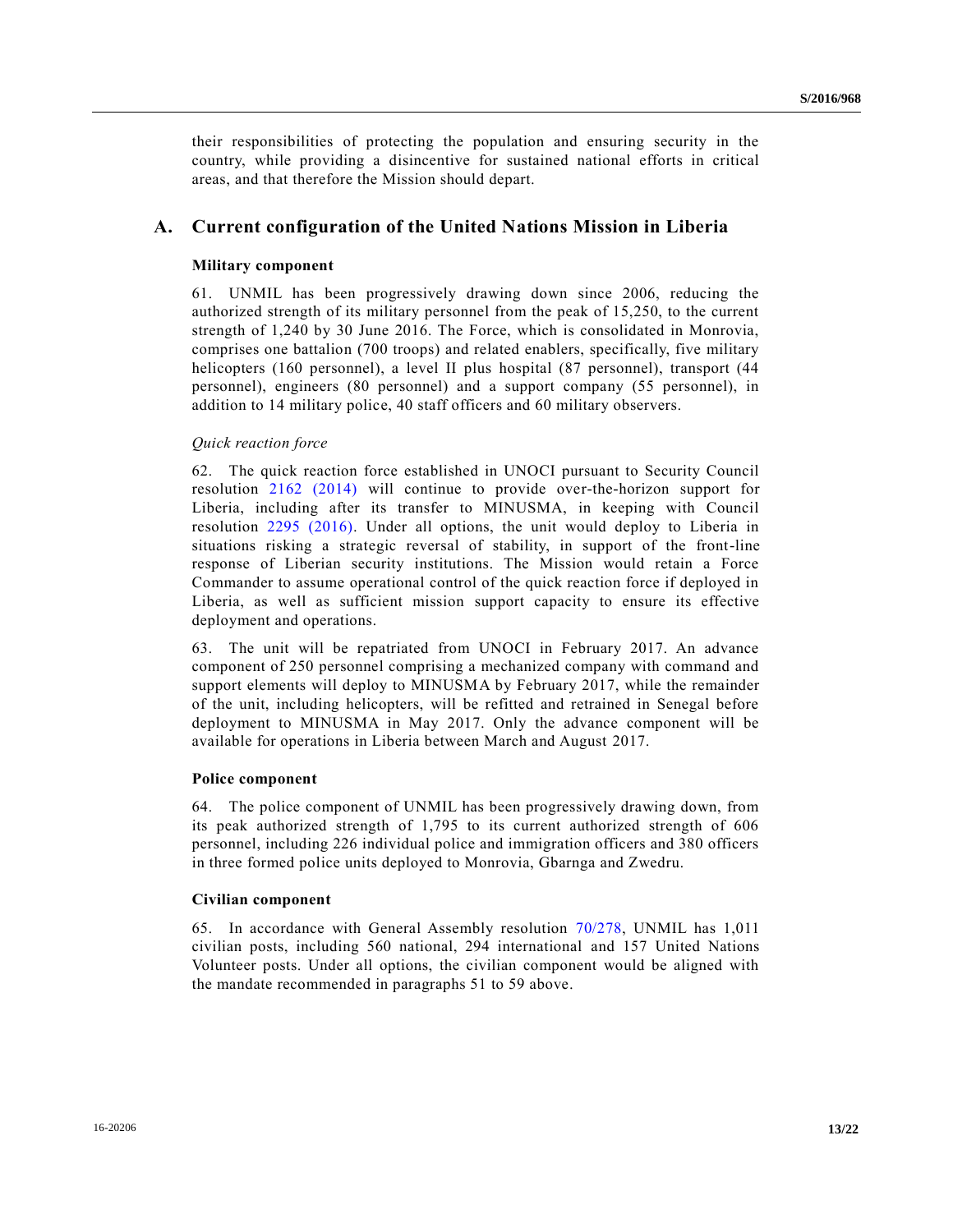## **B. Options for adjusting the United Nations Mission in Liberia**

66. Taking into account the views of stakeholders, the prevailing security situation and capacity of national institutions to maintain stability and the forthcoming electoral period, the assessment mission considered three options as viable. Any adjustment should take into account the need to preserve the gains made during the 13 years of UNMIL deployment. The options presented below are therefore proposed with respect to the armed component of UNMIL. As a mitigation measure in the event of a deterioration risking a strategic reversal of stability, any of the options would benefit from security support in the context of inter-mission cooperation, including the quick reaction force.

### **Option 1. Withdrawal of the United Nations Mission in Liberia and establishment of a successor peacekeeping mission**

67. Given the prevailing stability and the developing capacity of national security institutions to maintain stability, the closure of UNMIL and the establishment of a successor mission that would continue to support the Government of Liberia in consolidating peace would be possible, with the above-specified substantive mandate. Military and police advisory capacity would be required for mentoring national counterparts and to serve as headquarters in the event of a temporary deployment of uniformed personnel from other peacekeeping missions. The proposed authorized strength of the UNMIL force and police as at 31 March 2017 would be 21 and 100, respectively.

68. The timelines for implementing this option would be short, as it should be effected in early 2017 to ensure that the successor is operational before the elections. Proceeding with this option would carry the risk of causing a disruption during a sensitive political period; moreover, it is not assured that such a successor would generate the same confidence associated with the brand UNMIL, which would be retained under options 2 and 3 below.

### **Option 2. Status quo**

69. According to option 2, the armed components of UNMIL would remain at the current authorized strength of 1,240 and 606 military and police personnel, respectively, while the civilian component would be refined to reflect the above specified substantive mandate.

70. Option 2 would leave the most robust in extremis security response capability and would be the least disruptive option. However, it would carry the risk identified by interlocutors of undermining confidence in the ability of national institutions to perform their sovereign responsibilities of protecting the population and ensuring security in the country.

### **Option 3. Drawdown of the United Nations Mission in Liberia**

71. Taking into account the absence of a military threat, the withdrawal of the battalion and related enablers by March 2017 would be possible, leaving 28 military personnel, specifically 14 advisers and 14 military observers. Commercial alternatives would be identified to compensate for the withdrawal of military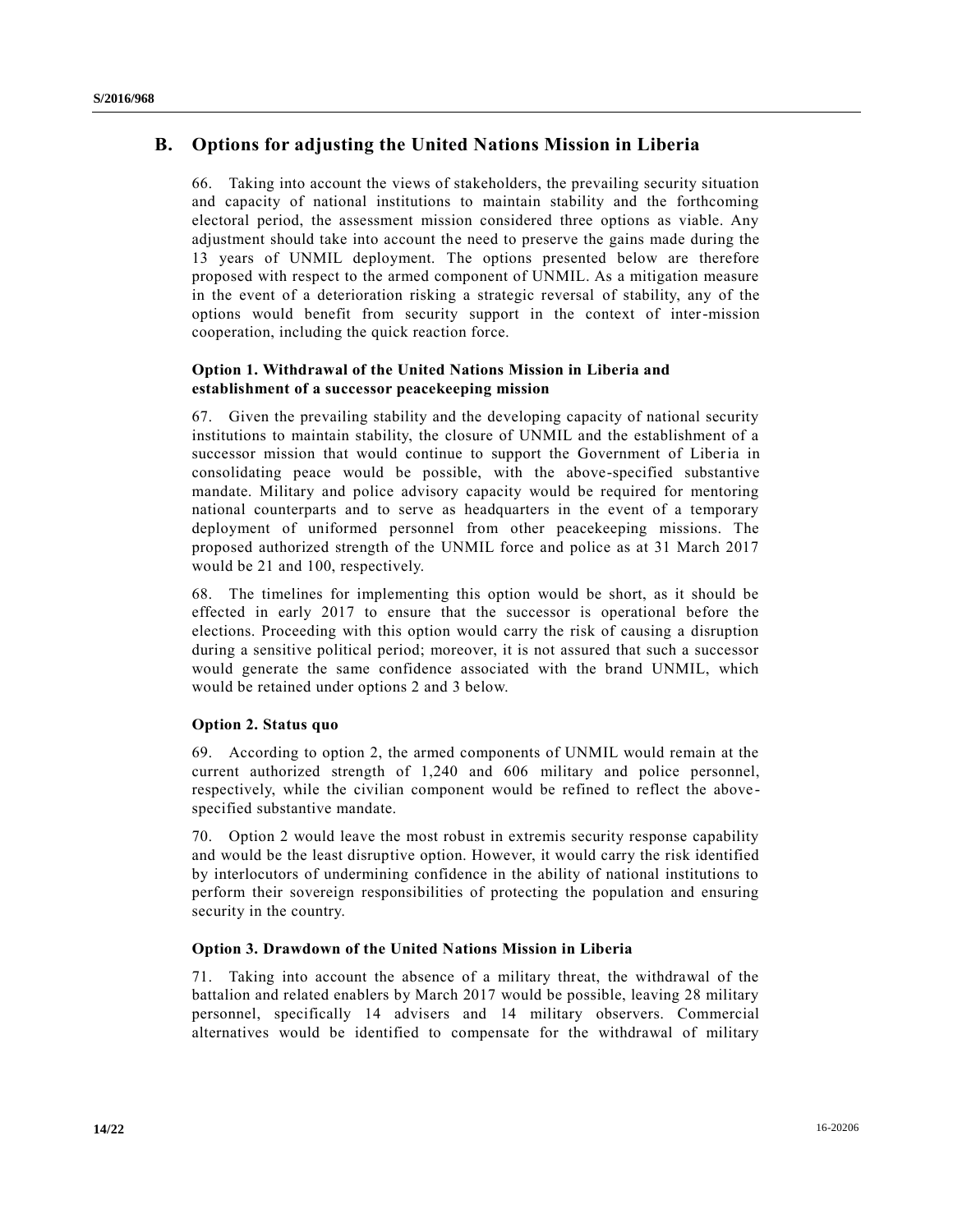enablers, particularly aviation and medical capacity. UNMIL would retain in-country capacity to respond in extremis to public disorder, specifically two formed police units consolidated in Monrovia as at April 2017, requiring improved mobility and capacities. These units would provide deterrence, standby support for national security institutions during the election period, protect United Nations personnel and facilities and help consolidate the progress and investment in Liberia's security institutions. The number of the individual police and immigration officers would progressively decrease, reaching 100 by March 2017 and 80 by January 2018, and would remain at 80 until UNMIL closes in June 2018. The focus would be on mentoring and providing advisory support to the middle and senior management of the national police and other law enforcement services. The proposed authorized strength of the UNMIL force and police as at 31 March 2017 would be 28 and 360, respectively.

72. Proceeding with this option would minimize the risk of a disruption during the sensitive political period, taking into account remaining law and order challenges and the persistent causes of conflict. It would also ensure effective good offices during the elections and the subsequent democratic handover.

#### **Support implications**

73. Due to the poor infrastructure in Liberia, including a road network that becomes impassable during the annual rainy season, there has been heavy reliance on the UNMIL military enablers, much of which have been withdrawn during drawdown. To enhance the local economy and prepare for downsizing, commercial options will be optimized.

74. By March 2017, the field presence of UNMIL will be consolidated to Voinjama and Zwedru, which are recommended to be retained under all the options. However, UNMIL still reflects the legacy of a once-large peacekeeping operation, and the support-related challenges to its closure will be significant. There are still 27 sites that require services and resources. Sites are closed in accordance with United Nations environmental standards, with clearance from the Government. Given the complexity and number of the sites, the closure process will require sufficient time to ensure that the highest environmental standards are met.

75. As its field presence is reduced, UNMIL and the Government have made arrangements to ensure continuous provision of UNMIL Radio. This includes the gifting of towers to the Government on the understanding that UNMIL Radio could continue to use them, with the Government providing power and security, an arrangement that is in place in several locations.

#### **Safety and security of personnel**

76. With the conclusion of the security transition, primary responsibility for the protection of United Nations personnel and installations in Liberia was transferred to the Government. The capacity shortfalls of the national security institutions do not constitute a specific threat, but are rather constraints to consider when planning United Nations activities and programmes, which in the future should take into account areas where national security personnel are scarce or non-existent.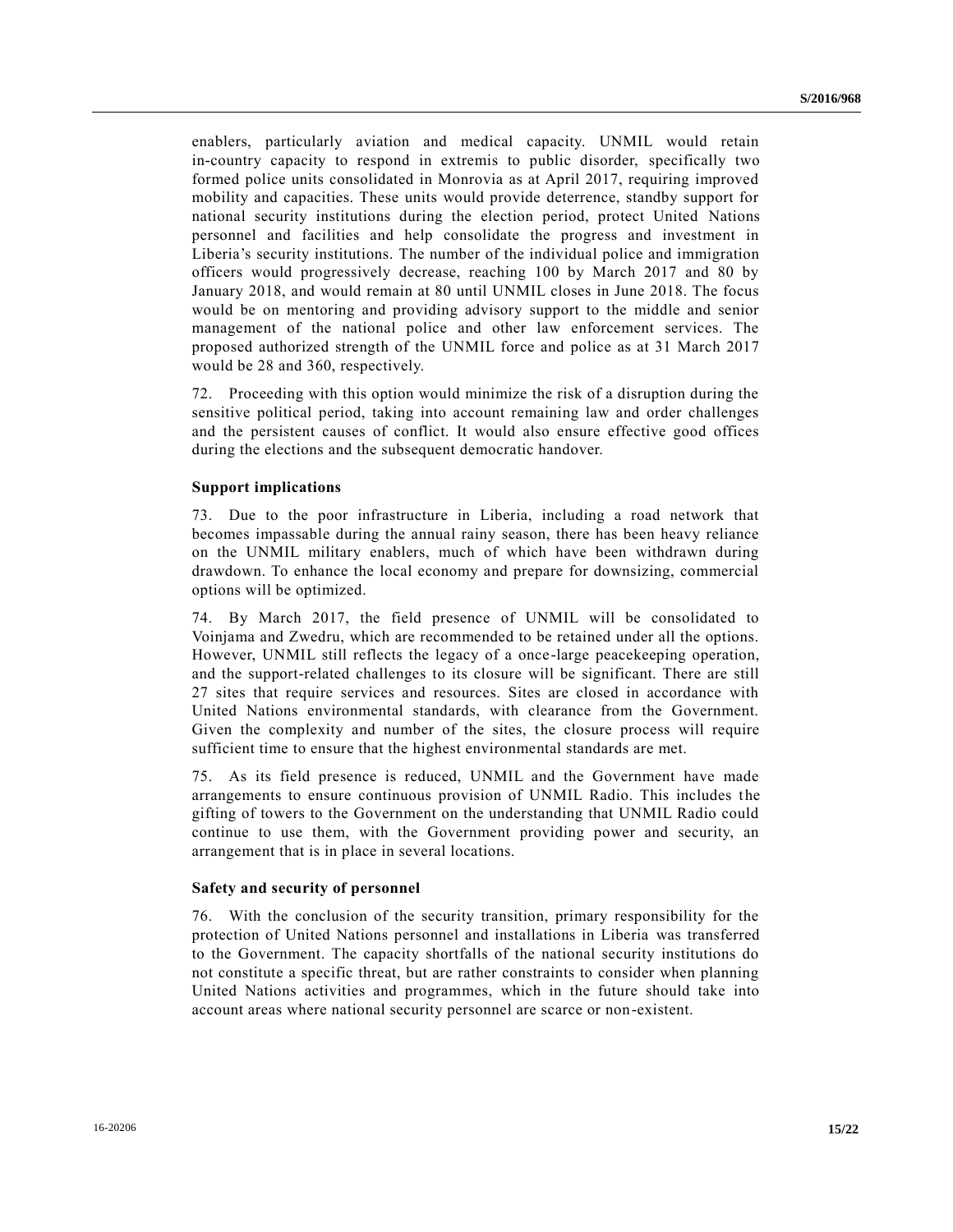#### **Serious misconduct, including sexual exploitation and abuse**

77. Between July 2015 and June 2016, 5,042 UNMIL personnel, including 3,291 contingent personnel, were trained in my zero tolerance policy for sexual exploitation and abuse. Regular field visits were undertaken to ensure that personnel and communities are aware of the standards of conduct expected of United Nations personnel, procedures for reporting misconduct, and disciplinary measures. UNMIL also developed a community-based response and complaints mechanism. My Special Representative issued a new standard operating procedure for reporting misconduct on 1 October 2016. There has been one allegation of sexual exploitation and abuse in 2016.

## **IV. Future of the United Nations in Liberia**

78. Any decision on the future of the United Nations engagement in Liberia beyond June 2018 is recommended to be deferred pending an assessment to be conducted in consultation with the next government. In the meantime, efforts are under way to enhance and intensify planning involving UNMIL and the United Nations country team, in consultation with the Government, to facilitate a smooth transition of the United Nations engagement in Liberia. Essential for the success of the transition process is active Government involvement and continued communication with the population.

79. The United Nations country team will conduct a capacity mapping to identify the expertise and resources required to address priorities that will remain after the withdrawal of UNMIL. UNMIL and the United Nations country team have established a transition planning group that will develop and implement a concrete and time-bound plan for the United Nations transition in Liberia, in keeping with the sustaining peace framework outlined in Security Council resolution [2282](http://undocs.org/S/RES/2282(2016))  [\(2016\),](http://undocs.org/S/RES/2282(2016)) with an objective of fully leveraging the capacities of the United Nations system. The Peacebuilding Commission should be actively engaged, and a transition package from the Peacebuilding Fund could be formulated to assist. Engaging the country team in the mandated tasks of UNMIL, supported by the Mission's budget, is being pursued in keeping with the recommendations of the high-level panel on peace operations [\(S/2015/446\)](http://undocs.org/S/2015/446) and my response [\(S/2015/682\)](http://undocs.org/S/2015/682), and will be expanded.

80. After the withdrawal of the United Nations mission, the United Nations will continue to address residual peacebuilding challenges through the United Nations country team in line with an agreed peace consolidation plan consistent with the mandates of the respective agencies, funds and programmes, and within the limits of available resources. A \$16.8 million joint programme on the rule of law, justice and security, signed in October 2016, leveraging the comparative strengths of UNDP and UNMIL, will facilitate the timely transition of jointly identified priorities to the country team.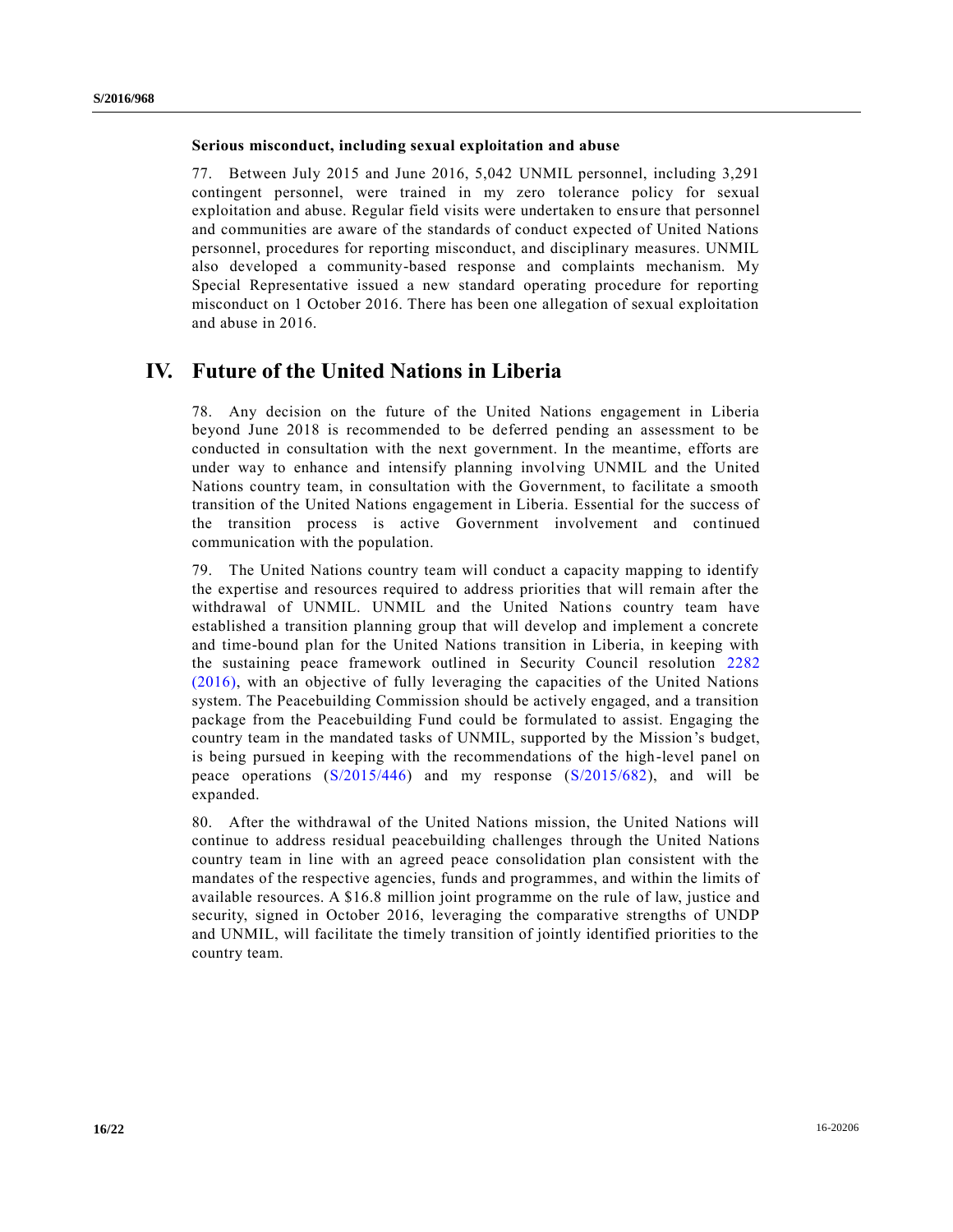## **V. Financial implications**

81. The General Assembly, in its resolution [70/278,](http://undocs.org/A/RES/70/278) appropriated \$187.1 million for the maintenance of UNMIL for the period from 1 July 2016 to 30 June 2017. Should the Security Council decide to extend the mandate of UNMIL beyon d 31 December 2016, the cost for maintaining the Mission would be limited to the amounts approved by the Assembly.

82. As at 28 October 2016, unpaid assessed contributions to the Special Account for UNMIL amounted to \$41.3 million. The total outstanding assessed contributions for all peacekeeping operations as at that date amounted to \$2,154.6 million.

83. Reimbursement of troop/formed police costs has been made for the period up to 31 July 2016, while partial reimbursement of the costs of contingent-owned equipment has been made for the period up to 30 June 2016, in accordance with the quarterly payment schedule.

## **VI. Observations**

84. Just over 13 years ago, an agreement was signed in Accra that helped to bring lasting peace to Liberia. Since then, the country has undergone a significant transformation and is on the path to sustained stability, as a result of the determination of the people and the Government of Liberia, with support from regional and international partners. Once a failed State and the epicentre of violence and conflict in the region, Liberia has built new institutions based on democratic principles and the rule of law. It also overcame the Ebola outbreak in 2014, which threatened to reverse gains made since the end of the civil war. I wish to salute the steadfast determination and commitment of the people and the Government of Liberia to consolidating the hard-won peace.

85. However, Liberia remains fragile. The complex nature and magnitude of the challenges inherited from the civil war and the dysfunctional pre-war State will pose serious long-term obstacles for reconciling a divided population and building essential national institutions, particularly in the security and rule of law sectors. As a consequence, the country will require support for the foreseeable future from its bilateral and other partners.

86. President Johnson Sirleaf has articulated an ambitious reform agenda aimed at transforming Liberian state and society. However, as I have observed over the past several years, the gains made will remain vulnerable to reversal as long as the sociopolitical underpinnings of governance have not found common understanding among all Liberians. Building credible and effective institutions, particularly in the security and rule of law sectors, requires progress in overcoming the root causes of conflict. It will take political will, determination and courage to prioritize the future of the country, build a shared sense of nation, enhance governance and ensure the inclusion and rights of all citizens, which are essential if lasting peace and sustainable development are to take root.

87. A meaningful and comprehensive national reconciliation process must be at the centre of a continued, long-term peace process. All Liberian citizens, including civil society, political parties and religious, traditional and political leaders, should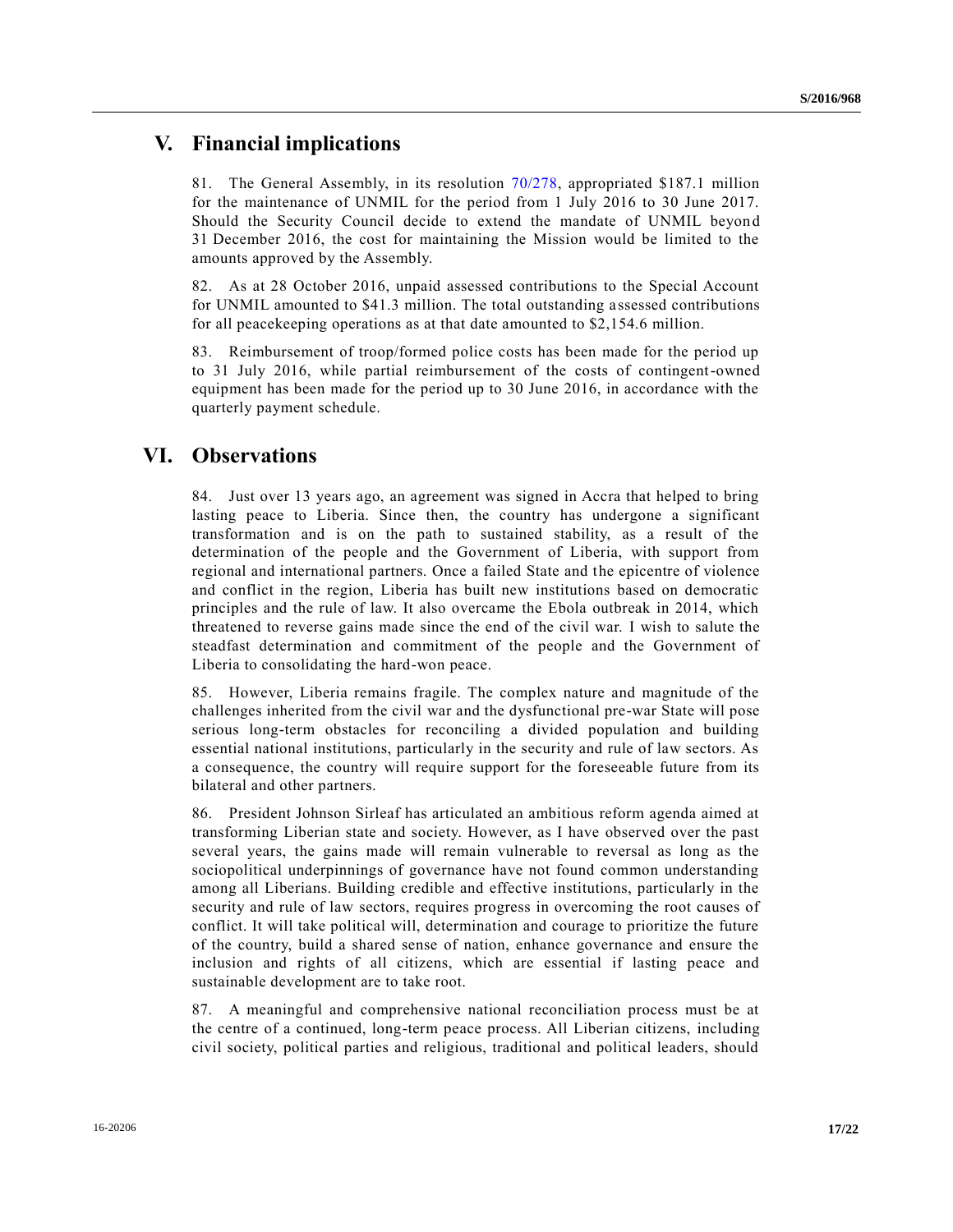be engaged in a serious process of addressing divisive issues that contributed to past conflict and ensuring that there is timely accountability for impunity. I call on the Government of Liberia to demonstrate to its citizens that reconciliation is a national priority, by articulating and actively pursuing a vision for reconciliation and by putting some of its limited financial resources into reconciliation e fforts. I further call on the Government to empower the institutions it has established to strengthen the democratic dispensation and improve fraught state-society relations, including commissions advancing, among other things, human rights, land reform, law reform, governance and anti-corruption efforts. Equally essential is the timely adoption and implementation of critical reform legislation, and citizen engagement in the reform process.

88. Liberia reached a historic milestone on its path to lasting peace on 30 June, when the Government fully assumed its sovereign responsibilities for protecting its population and securing its territory. Since the conclusion of the security transition, there has not been a single incident requiring an armed intervention from UNMIL, a powerful demonstration that the country has turned the corner from instability and dependency and is on the path of sustained stability. I welcome the Government's commitment to professionalizing its security institutions. I further welcome the determination of national security personnel, all of whom expressed confidence in their ability to perform their responsibilities, provided that logistics and other operational support is forthcoming from the Government. It is essential to communicate this significant achievement to the people of Liberia, to build their confidence in their national institutions.

89. At the same time, it is critical that the efforts made in the security sector be complemented by commensurate efforts to develop credible and functioning judicial and corrections systems, which are lagging behind. The Government and its partners should invest more resources in reforming the justice system, expanding its accessibility, strengthening oversight and ridding it of corruption and archaic and discriminatory laws.

90. I am encouraged by the good neighbourliness and security cooperation fostered in the context of ECOWAS and the Mano River Union, and I call for continued efforts in that regard. Such partnerships have been essential in resolving the Liberian conflict and should be leveraged to consolidate peace.

91. Next year's election — Liberia's first truly democratic transition — will be historic. I have full confidence in the ability of the National Elections Commission to conduct these elections, which is well advanced in its preparations. All political actors and their constituents should engage actively and constructively in the democratic process, while refraining from inflammatory rhetoric. It would be important to learn lessons from the 2011 electoral process, which was accompanied by controversy in the absence of national healing, by taking forward over the course of the next year reforms that would enhance perceptions about the legitimacy, transparency, fairness and inclusiveness of elections. I would call upon Liberia 's partners to provide critical assistance by deploying observers throughout the electoral process, and I would also call upon the Government to maximize the time before the elections to advance national reconciliation and reform processes. Freedom of political and civic expression are paramount to a credible electoral process and, in that regard, I would underscore the essential role in a democratic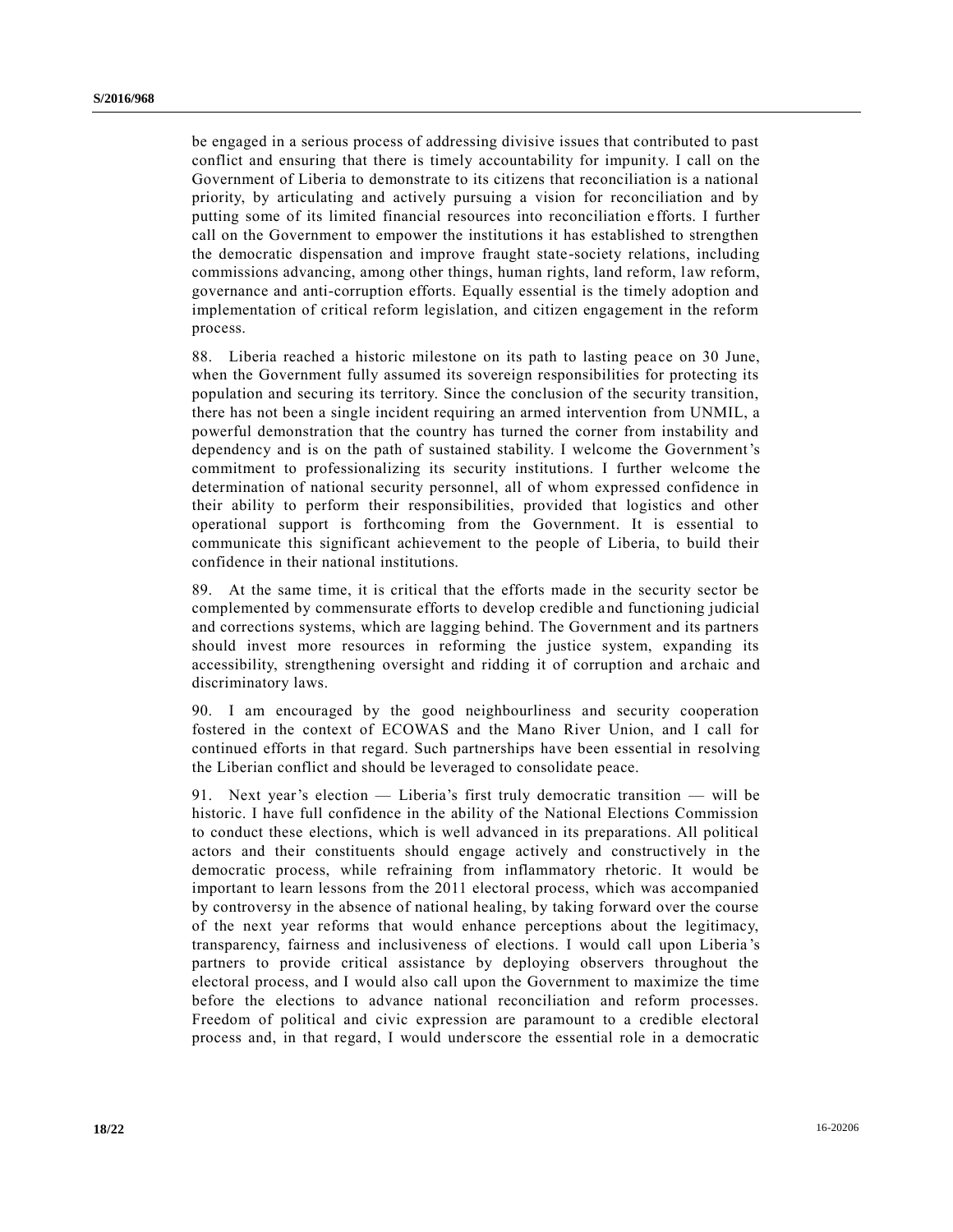society of empowered opposition parties and a free media, which allow all Liberian citizens to have a meaningful stake in the political, social and institutional life of the country.

92. The year 2017 will be critical for consolidating Liberia's hard-won peace, the sustainability of which will be demonstrated with the handover of presidential power in early 2018. Notwithstanding the prevailing stability and good progress made by national security institutions, it is essential that Liberia remain on the Security Council's agenda under Chapter VII of the Charter of the United Nations, at least through 30 June 2018. I therefore recommend, in line with the findings of the strategic assessment, that the Council approve the presence of a United Nations mission reflecting the priorities identified in paragraphs 51 to 59 above and consider the options put forward in paragraphs 67 to 72 above. It is important to preserve the legacy of all that has been achieved during the 13 years of UNMIL deployment.

93. Once the next Government is installed in 2018, a further strategic assessment would finalize recommendations for the future of the United Nations engagement in Liberia, based on continuous joint transition planning through 2017, assessments of the situation in the country and the priorities of the new Government. I take seriously calls for enhanced mutual accountability between the Government and the international community, and I will therefore prioritize the elaboration of a compact detailing shared expectations on which future support will be conditioned.

94. We are working to reimagine the role of the United Nations in Liberia and will continue working closely with regional and other stakeholders in this regard. The continued support of the African Union and ECOWAS in complementing the work of the United Nations remains essential.

95. I am enormously proud of the role played by UNMIL in facilitating peace in Liberia, and I would like to thank my Special Representative, Farid Zarif, for his excellent leadership, all United Nations civilian and uniformed personnel who have served with UNMIL over the past 13 years and the United Nations country team colleagues who have worked alongside them. I appreciate the invaluable support of troop- and police-contributing countries, donor countries, regional and multilateral organizations and non-governmental organizations. I wish to pay special tribute to ECOWAS, which facilitated the restoration of peace in Liberia and the achievements of UNMIL, without which the country might not now be entering its final peacekeeping phase.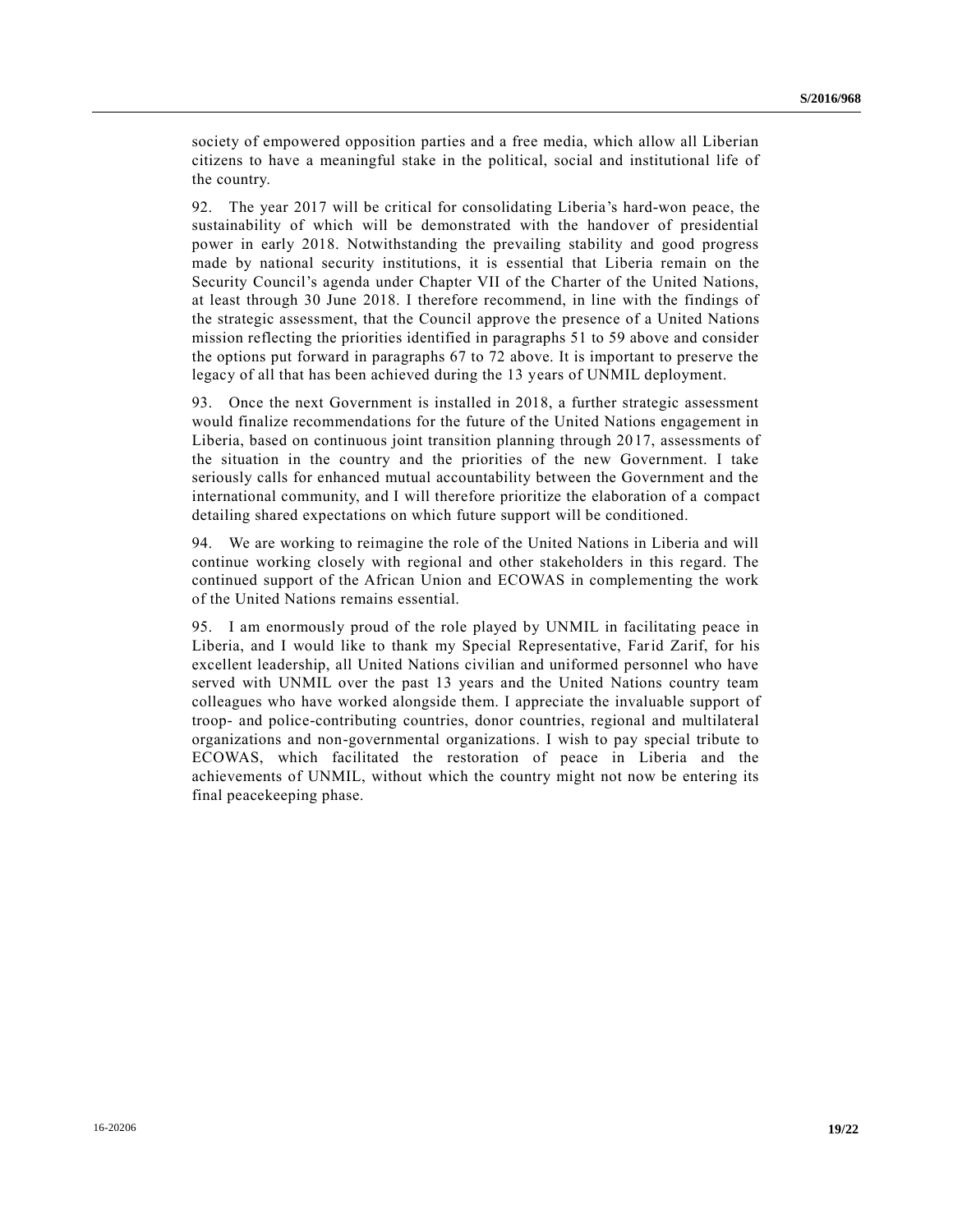# **Annex**

# **United Nations Mission in Liberia: military and police strength as at 1 November 2016**

| Country                          |                          | Military component       |                          |                          |                        |                    |
|----------------------------------|--------------------------|--------------------------|--------------------------|--------------------------|------------------------|--------------------|
|                                  | Military<br>observers    | Staff officers           | Troops                   | Total                    | Formed<br>police units | Police<br>officers |
| Bangladesh                       | 3                        | $\overline{4}$           | -                        | $\tau$                   |                        | $\overline{4}$     |
| Benin                            | $\mathbf{1}$             | $\mathbf{1}$             | $\overline{\phantom{0}}$ | $\overline{c}$           |                        |                    |
| Bhutan                           | -                        | $\overline{\phantom{0}}$ | $\overline{\phantom{0}}$ | -                        |                        | 3                  |
| Bolivia (Plurinational State of) | $\mathbf{1}$             | $\equiv$                 | $\overline{\phantom{0}}$ | $\mathbf{1}$             |                        |                    |
| Bosnia and Herzegovina           | $\equiv$                 | $\equiv$                 | $\qquad \qquad -$        | $\overline{\phantom{0}}$ |                        | $\mathbf{1}$       |
| Brazil                           | $\mathbf{1}$             | $\mathbf{1}$             |                          | $\overline{c}$           |                        |                    |
| China                            | $\mathbf{1}$             | $\mathfrak{Z}$           | 124                      | 128                      | 140                    | $\overline{4}$     |
| Egypt                            | 5                        |                          | -                        | 5                        |                        |                    |
| Ethiopia                         | 3                        | $\sqrt{2}$               | $\equiv$                 | 5                        |                        |                    |
| Gambia                           | 3                        | -                        | $\overline{\phantom{0}}$ | 3                        |                        | 14                 |
| Germany                          |                          | $\overline{\phantom{0}}$ |                          |                          |                        | $\mathfrak{Z}$     |
| Ghana                            | $\tau$                   | $\overline{4}$           | 55                       | 66                       |                        | 25                 |
| India                            |                          |                          |                          |                          | 121                    | $\boldsymbol{7}$   |
| Jordan                           |                          | $\equiv$                 | -                        | —                        |                        | $\mathbf{1}$       |
| Kenya                            |                          |                          |                          |                          |                        | 13                 |
| Kyrgyzstan                       | $\overline{\phantom{0}}$ | $\equiv$                 | $\overline{\phantom{0}}$ | $\overline{\phantom{0}}$ |                        | $\overline{2}$     |
| Malaysia                         | $\mathbf{1}$             | $\mathbf{1}$             | $\overline{\phantom{0}}$ | 2                        |                        |                    |
| Namibia                          | $\mathbf{1}$             | $\mathbf{1}$             | $\overline{\phantom{0}}$ | $\overline{c}$           |                        | $\overline{c}$     |
| Nepal                            | $\overline{c}$           | $\overline{c}$           | 16                       | 20                       |                        | 5                  |
| Niger                            | $\overline{c}$           |                          |                          | $\overline{2}$           |                        |                    |
| Nigeria                          | 9                        | $\overline{4}$           | 698                      | 711                      | 119                    | 15                 |
| Norway                           |                          |                          |                          |                          |                        | 3                  |
| Pakistan                         | $\overline{4}$           | 6                        | 88                       | 98                       |                        |                    |
| Poland                           |                          |                          | $\overline{\phantom{0}}$ |                          |                        | $\mathfrak{Z}$     |
| Republic of Korea                |                          |                          | $\equiv$                 |                          |                        | 6                  |
| Romania                          |                          |                          | $\overline{\phantom{0}}$ | L                        |                        | 1                  |
| Russian Federation               | $\overline{c}$           |                          |                          | $\overline{c}$           |                        |                    |
| Serbia                           | $\mathbf{1}$             | $\equiv$                 | $\equiv$                 | $\mathbf{1}$             |                        |                    |
| Sri Lanka                        |                          |                          | -                        |                          |                        | $\overline{4}$     |
| Sweden                           | <u>.</u>                 | $\equiv$                 | $\overline{\phantom{0}}$ | $\overline{\phantom{0}}$ |                        | 7                  |
| Switzerland                      |                          | $\overline{\phantom{0}}$ |                          | $\overline{\phantom{0}}$ |                        | $\overline{c}$     |
| Togo                             | $\mathbf{1}$             | $\mathbf{1}$             |                          | $\overline{c}$           |                        |                    |
| Turkey                           |                          |                          |                          |                          |                        | $\overline{c}$     |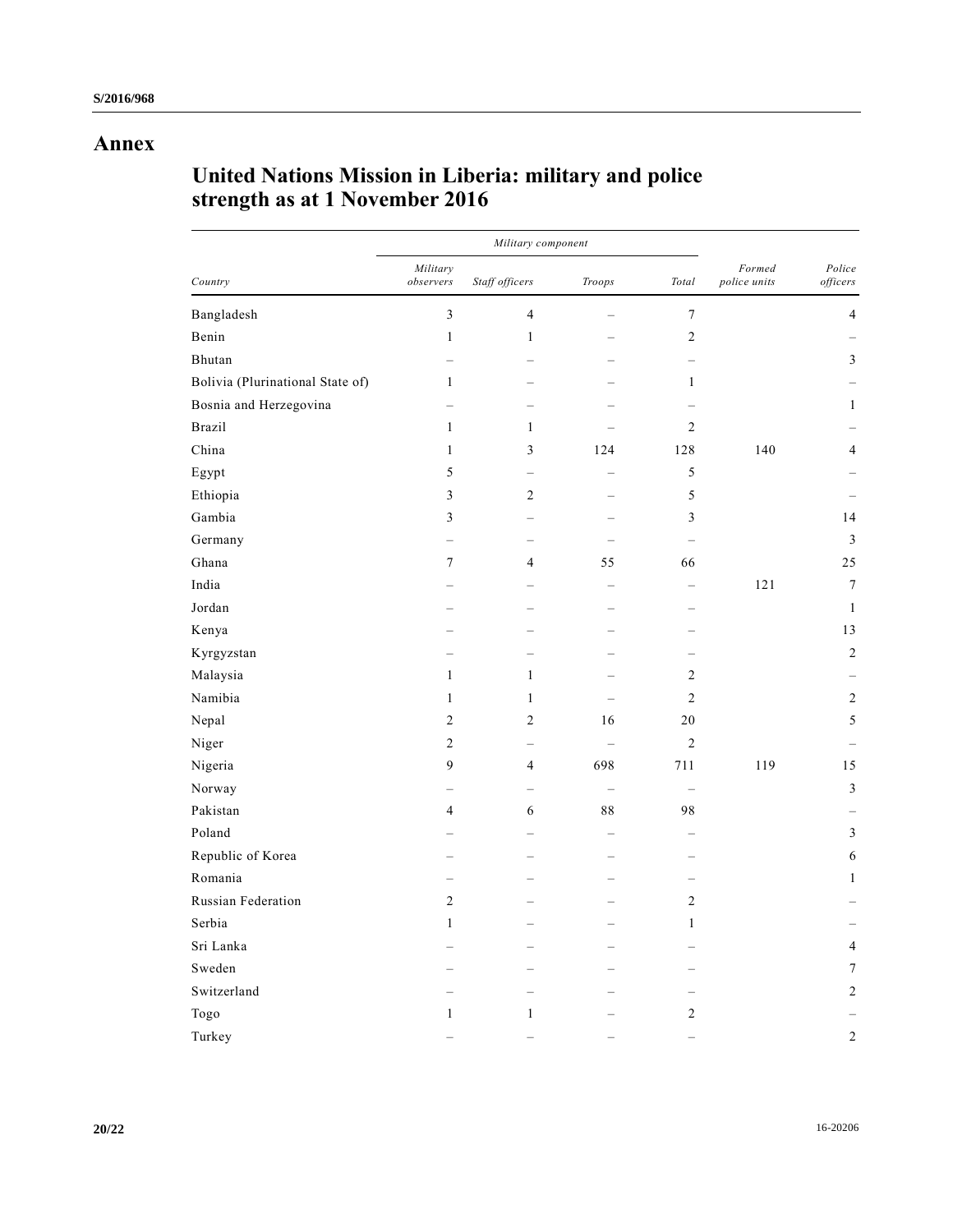| Country                                                 | Military component    |                |        |       |                        |                    |
|---------------------------------------------------------|-----------------------|----------------|--------|-------|------------------------|--------------------|
|                                                         | Military<br>observers | Staff officers | Troops | Total | Formed<br>police units | Police<br>officers |
| Uganda                                                  |                       |                |        |       |                        | 2                  |
| Ukraine                                                 | 3                     | 2              | 160    | 165   |                        | 5                  |
| United Kingdom of Great<br>Britain and Northern Ireland |                       |                |        |       |                        | 2                  |
| United States of America                                | 2                     | 4              |        | 6     |                        |                    |
| Yemen                                                   |                       |                |        |       |                        | 1                  |
| Zambia                                                  |                       |                |        |       |                        | 14                 |
| Zimbabwe                                                |                       |                |        | 1     |                        | 11                 |
| <b>Total</b>                                            | 55                    | 34             | 160    | 22    | 380                    | 162                |